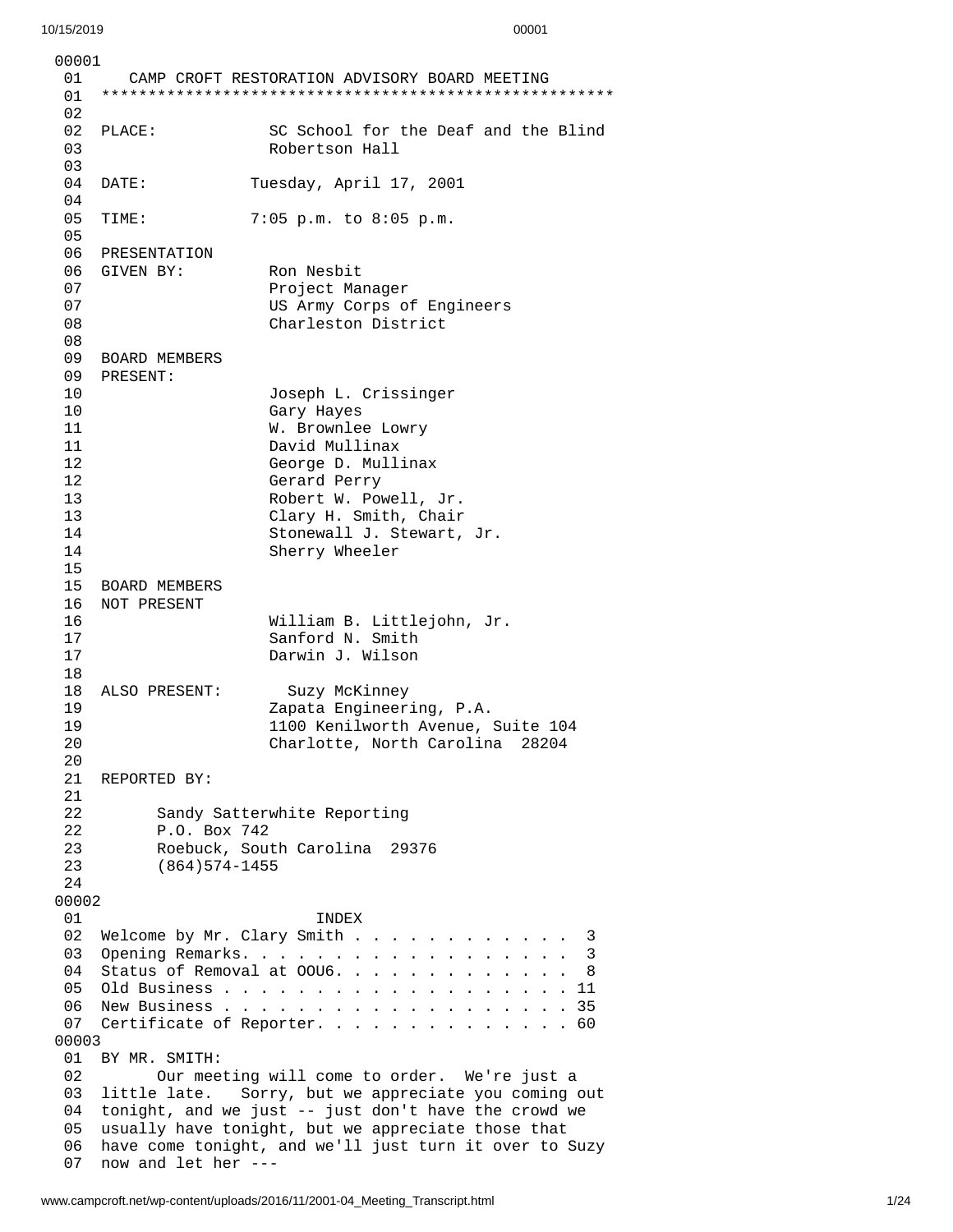08 BY MS. MCKINNEY: 09 Thank you, Clary. 10 Good evening and welcome, again. We're a couple 11 of weeks late, but getting back on track with our 1 2 quarterly meetings. And before we get started, I'd 1 3 like to introduce Ron Nesbit from the Corps of 14 Engineers, Charleston District, and he has some guests 1 5 with us this evening, and then we'll proceed with our 16 agenda. 17 BY MR. NESBIT: 18 Good eve n i n g. 19 I'm glad to see those of you here tonight that 20 did have the opportunity to make it with us, and I 21 want to, shall I say, make good on a promise that I 22 made at the last meeting, and that was I had mentioned 23 that I was going to try my darnest to get our DE, 24 District Engineer, from Charleston to come to our next 25 RAB meeting, and, fortunately, he's here with us 0 0 0 0 4 01 today. 02 Also, with him is chief civilian employee, Elmer 0 3 Schwingen, who happens to be our DEPM, my supervisor, 0 4 and he's with us tonight, as well. 05 Colonel Held, who happened to be our DE, has 06 been with us nearly two years, and he's about to 0 7 rotate to another duty assignment in about three or 08 four months -- three months, more -- more accurately, 0 9 and he's not been able to come to one of our meetings 1 0 prior to because other people have sort of occupied 11 his time at other locations and other projects and so 12 on, so with great pleasure on my behalf to introduce 13 Colonel Held and ask him to say a few a words, if he 1 4 w i l l. 15 BY COLONEL HELD: 16 Thank you very much. 17 Well, thank you for h a v i n g m e t o n i g h t , a n d I 18 didn't bring the cold weather with me, but I'll be 1 9 brief tonight. I'm Lieutenant Colonel Mark Held. I'm 20 the Commander District Engineer of the Charleston 21 District, US Army Corps of Engineers, and it's my 22 honor to represent a great work force throughout the 2 3 lowcountry and throughout South Carolina, and I want 24 to thank you all for having me here tonight; and I 25 just want to -- the one thing I want to emphasize on 0 0 0 0 5 01 behalf of my boss, Major General Anderson, who is the 02 Division Engineer for the Corps of Engineers for the 03 Southeast, is the importance of these RAB meetings and 04 the Army, and US Army Corps of Engineers' commitment 05 to continuing these programs. 06 When you look at the hi s t o r i c a l m o n i e s a n d 0 7 expenditures throughout the years, it appears that 0 8 Charleston's continuing presence at Camp Croft will 0 9 continue well into the next five or more years and 10 that the monies that are available today will only 11 continue to grow, as in last year's approximately 1.1 12 to this year's 1.5 million. It appears that those 1 3 monies will continue to be available and will continue 1 4 to grow.  $15$ will also tell you that your Congressman from 16 this area and I have spent some time up here together 1 7 at Camp Croft. We've toured the facility together, 1 8 and we've discussed on the phone several times about 1 9 the initiatives here at Camp Croft; and so your 2 0 elected officials are very aware of the situation, and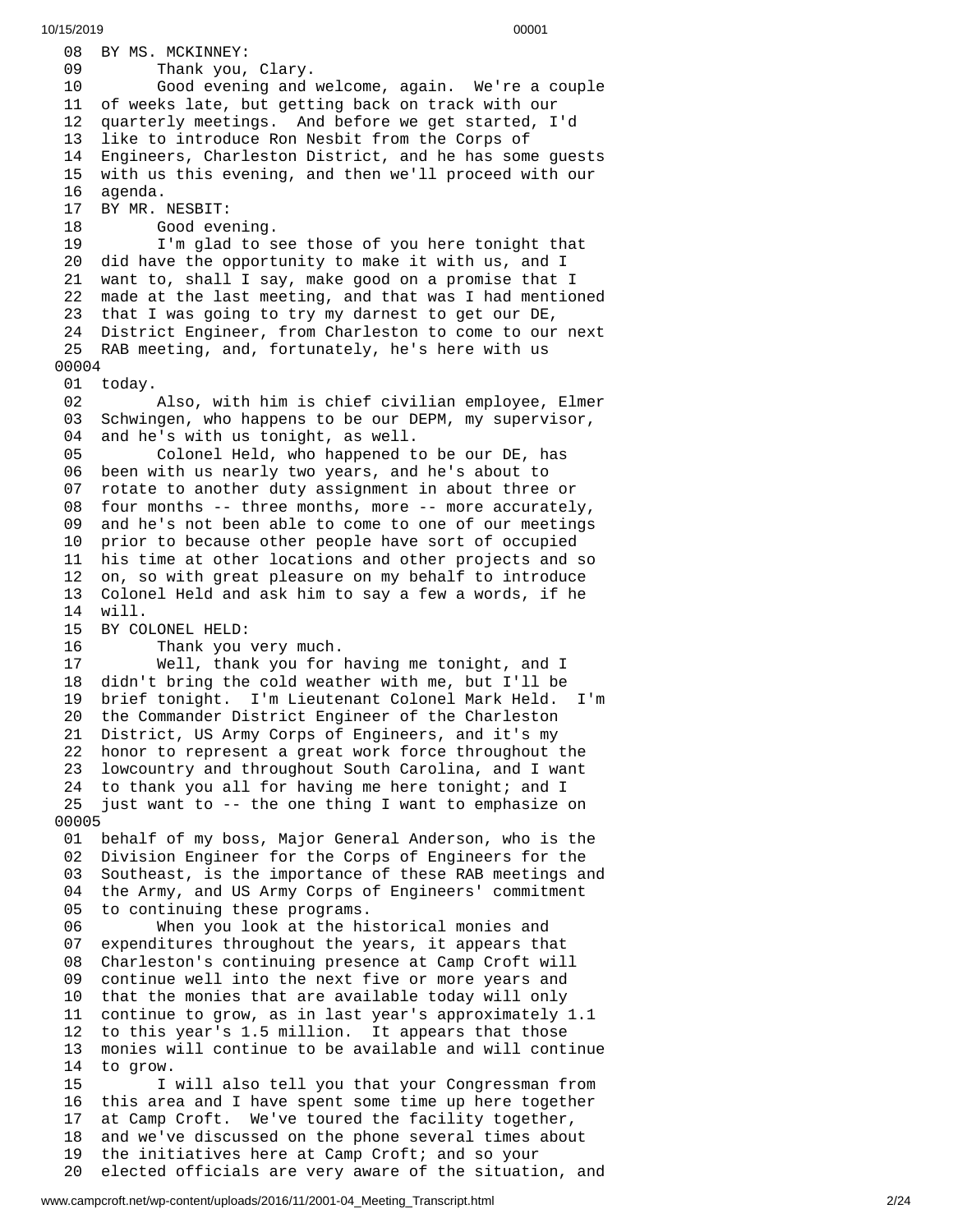21 they continue to support and to press the issue for 22 cleanup. 23 So w i t h t h a t , I'l l b e h e r e t o n i g h t , a n d I'l l b e 24 available after the meeting if anyone has any 25 questions; and I just want you to understand that what 0 0 0 0 6 01 the Corps of Engineers tries to do. We are 02 facilitators of the process, and we are the US Army 03 Corps of Engineers, and so my chain of command is kind 04 of dual hatted. I work through the military side all 05 the way to the Chief Staff of the Army, Secretary of 06 the Army; and on the other side, the elected side, I 0 7 work through the Assistant Secretary of the Army, and 08 I don't answer directly to your congressmen and 0 9 senators, but they think I do, and so in defacto I 10 probably do. So I have those two chains of command 11 where I work for the Army and I also work for the 12 elected officials for the State -- the great State of 13 South Carolina. 14 So I'm pleased to be here tonight, and if you 1 5 have any questions after the meeting, I'll be glad to 1 6 talk to any of you. 17 And, once aga i n , I a p p r e c i a t e t h e o p p o r t u n i t y t o 18 come up tonight. Thank you. 19 BY MR. NESBIT: 20 Thank you, Colonel Hel d. 21 I just want to mention one other thing that has 22 happened since we last met, and that was about two 23 weeks ago we had a media day at Dr. Lowry's property 24 where we mentioned earlier on that we were trying a 25 new bit of technology in an effort to try and be more 0 0 0 0 7 01 judicious and yet more economical in terms of making 02 certain that our dollars go further with the idea of 03 clearing and removal of ordnance in that area. 04 We invited the press to come out. One person 05 from Channel 7 did, in fact, come out and took 0 6 considerable amount of footage, gathered quite a bit 0 7 of information and had the opportunity to actually 0 8 speak with the technical crew onsite. And although it 0 9 was a wet, muddy situation on that -- that particular 10 day, they still were able to demonstrate how the 11 equipment operates and explain what the process that 1 2 we'll be utilizing in that area. 13 So from everything I've heard, the event was 14 very positive. The press provided some information 15 later on that night in the news, and most of you may 16 have seen it or heard it, but they did, in fact, see 1 7 that work is continuing to go up to this -- is 1 8 continuing to happen here in the Camp Croft area. 19 Some of the Board members were able to come a n d 20 firsthand see what was being done and gather some 2 1 personal information themselves. So we're very happy 2 2 that that happened, and Zapata later on tonight will 2 3 show some of the footage or some pictures of some of 2 4 the activity that's going on up in that area. 25 One other thing I might mention is that w e 0 0 0 0 8 01 mentioned that since Zapata has come on as the basic 02 contract -- contractor that we are in the process of 03 issuing additional tasking to them to do other things 04 that we are planning for later on this year. That

involves the remaining sites of that Wedgewood that we

still -- two lots that need to be completely taken 07 care of. There is work that's also projected at the

0 5

0 6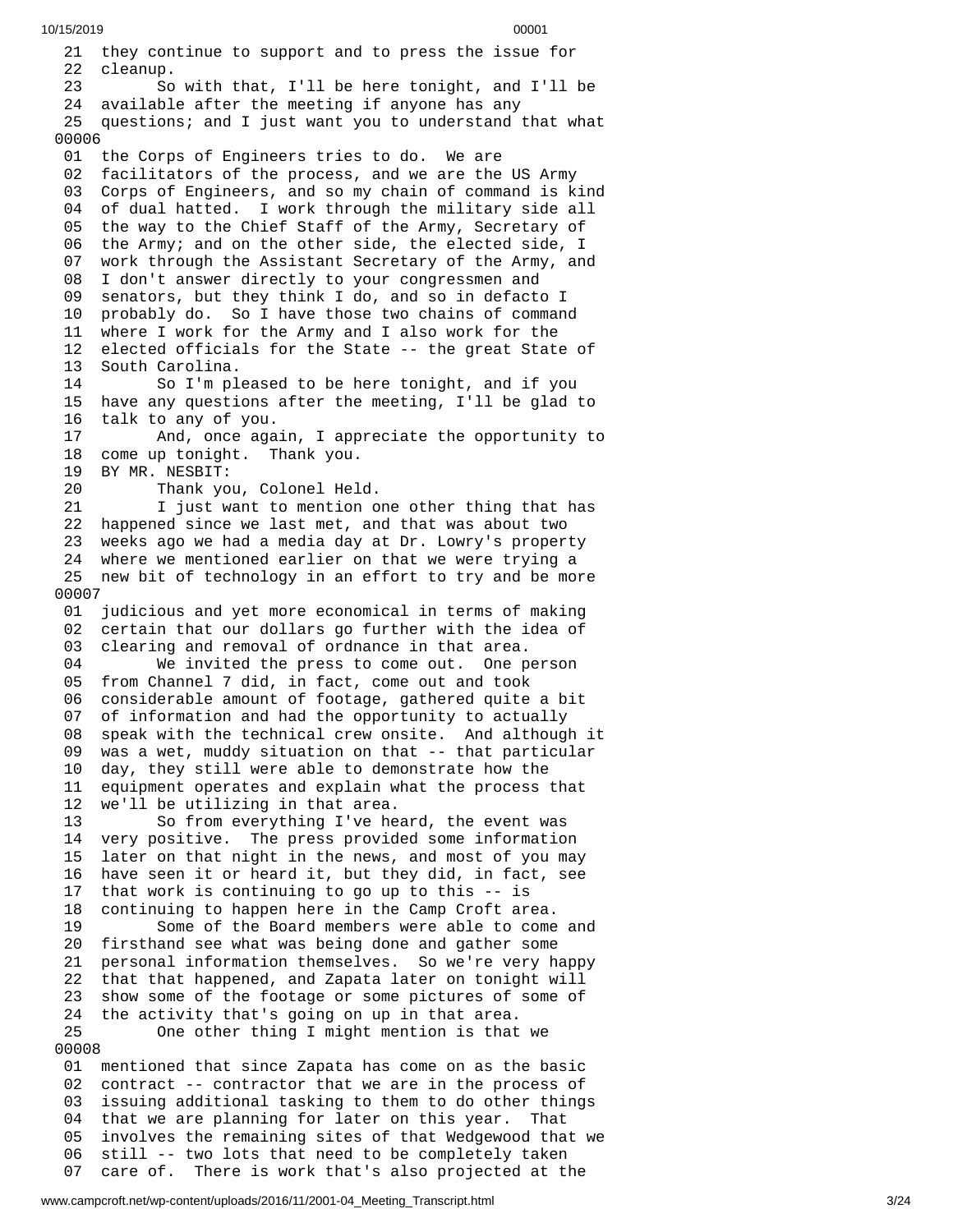08 golf course, and possibly, depending on funding, one 09 of the additional areas up in Area 12, and I believe 10 14, that, according to our EE/CA, is the next priority 11 after we finish the other portions that we've already 1 2 started. 13 Ok a y. S o , a s y o u c a n s e e , w o r k i s s t i l l 1 4 programmed to take place to clear the properties that 15 we have already reviewed, that we've already looked at 1 6 and have already set the priority chain as to how 1 7 we're going to proceed in making certain that we do as 18 much as we can to reduce the risk factor in the public 19 area. 20 Okay. Suzy. 21 BY MS. MCKINNEY: 22 Okay. 23 BY MR. NESBIT: 24 I'll just close here and let Suzy continue on 25 from there. 00009 01 BY MS. MCKINNEY: 02 And Dr. Lowry and Dr. Powell, I might ask you 03 all to move. We'll see if we can wake this up. L $\epsilon$ e t's 04 see if we can cut some of the light. Chris, do you 0 5 want to see if you can get some of the lights? 0 6 As we mentioned at the RAB last meeting, the 07 costs and the fair amount of time describing --08 describing the approach that's being taken at OOU6, 09 there's approximately four and a half acres left that 10 was heavily impacted by frag, and past contractors out 11 there spent an inordinate amount of time trying to, 12 for lack of a better word, remediate that site to get 13 through the frag and to try to find the items that 14 present the greatest risk, and it was just taking a 15 lot of time and a lot of money to go through all of 16 that effort. 17 So what has been proposed and what is now --18 what is now under way is utilization of some remotely 1 9 operated equipment that's being operated by the Air 20 Force, Tindall Air Force Base. You have an excavator 21 and a bulldozer out there and a small bobcat and a 22 sifter, and the objective is to safely -- again, using 23 a remotely operated equipment so there's no people 24 within the safety zone -- is to safely remove the top 25 layers of soil, to push that down the hill to process 00010 01 that fast through a sifter -- and we'll show that here 02 in a minute -- and then to be able to go back with the 0 3 magnetometer, the Schoenstedts, and detect the 04 remaining items that are in the subsurface and to 0 5 manually dig those and remove those from the ground 0 6 those presenting what potentially is the greatest 0 7 risk, and it increases productivity. And, again, 0 8 we're doing it safely because we're moving a lot of 0 9 dirt, processing a lot of material without having 1 0 people right there in the grids. 11 Let's get ourselves loaded u p s o w e c a n w a l k 1 2 through some of those photos. 13 (TECHNICAL DIFFICULTIES) 14 BY MS. MCKINNEY: 15 Clary, do you want to go ahead and -- while we 16 address our technical difficulties, ---1 7 BY MR. SMITH: 18 Okay. 19 BY MS. MCKINN E Y: 20 --- do you want to move on to the next topic,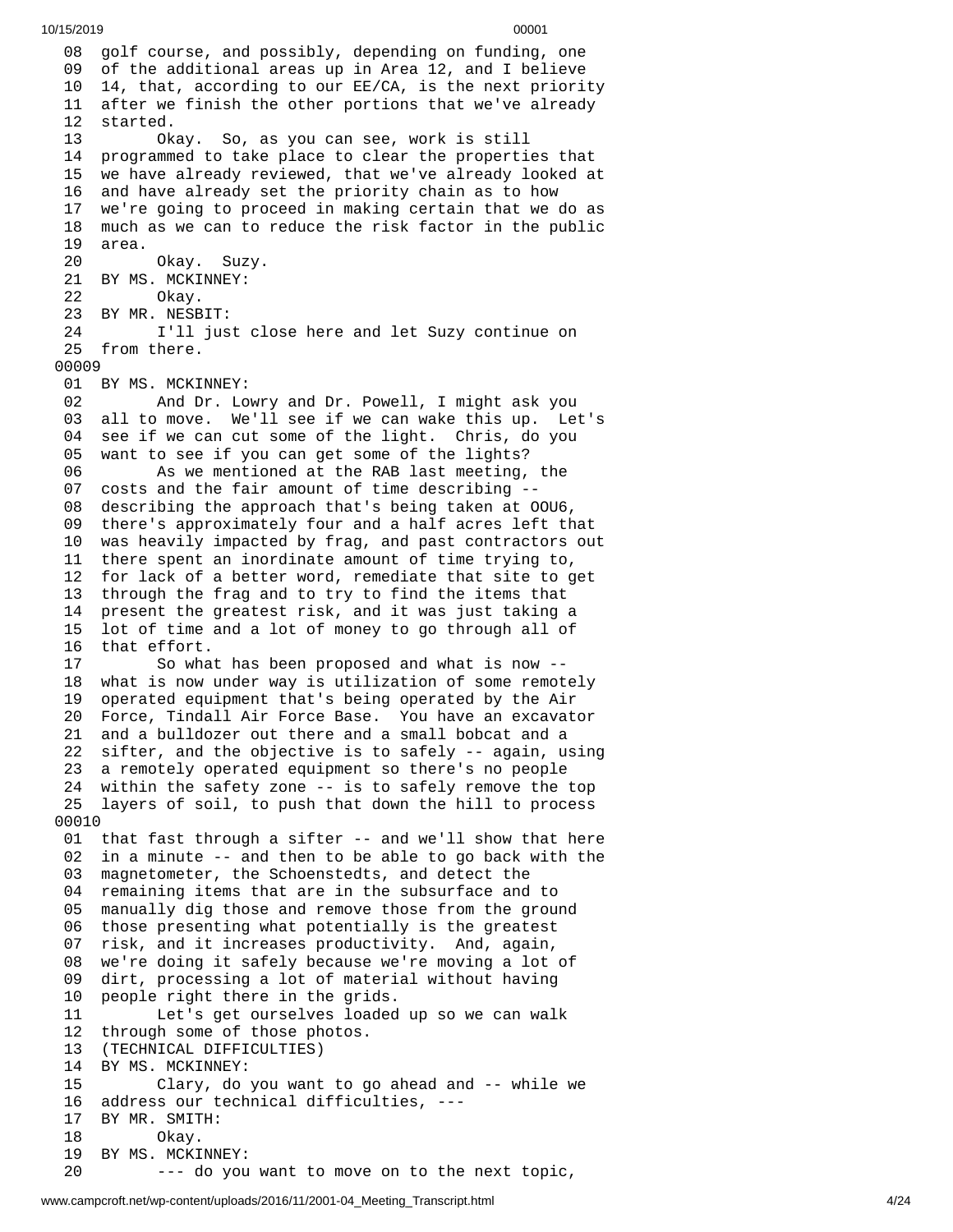21 and that way we can keep ---22 BY MR. SMITH: 23 That would be our old business. 24 BY MS. MCKINNEY: 25 --- keep moving on. 00011 01 BY MR. SMITH: 02 Do we have any old business? 03 BY MS. MCKINNEY: 04 I don't. 05 BY MR. SMITH: 06 I don't remember any old busine s s. 07 We'll take up new business. 08 BY MR. OSBORNE: 09 Let's go back to the old business. I'm Harold 10 Osborne. I brought up some things last time which 11 should be classified as old business, and what is the 12 report from the Corps of Engineers on what I said? 13 And I'd like to hear it from you guys individually, 14 and also from you, Colonel. 15 BY MS. MCKINNEY: 16 Would you like to go ahead and restate that for 17 the benefit of the individuals that were not present 18 at the last meeting. 19 BY MR. OSBORNE: 20 It's in the Board meeting -- the summary here. 21 Statement for the record. I asked for the resignati o n 22 of all Board members that have served for more than 23 four years stating that they were aware of sites that 24 have not been reported. I also stated that the 25 By-Laws were not followed when he was removed from the 0 0 0 1 2 01 Board. I still say the same thing. The By-Laws were 02 not done right, and I was taken off illegally, and 03 I have asked over the period of the years why, how 04 come, from, and even talking to a Colonel down at 0 5 Charleston Corps of Engineers and get the run around, 0 6 and all the information that I turned in to Mr. Wayne 0 7 Bogan has never been acted upon and nobody has 0 8 contacted me whatsoever on any of this potent stuff, 0 9 even to the point of the park down at Union, which is 10 highly -- with bombs and everything else that's buried 11 down there. And I reported all of this and I was 12 asked to go around and check on places over at Camp 13 Croft for the removal of the gas tanks, which I did 1 4 and reported, and nothing has been done. 15 Now what in the heck are you guys doing down 16 there in Charleston or were you doing anything at all? 1 7 I -- you're talking about bringing the Air Force in. 18 I even reported a couple of years ago or three years 19 ago that I stopped in Kentucky and talked to the 20 United States Army up there that does clean up this 21 type of stuff. They said that the Corps of Engineer s 22 has never contacted them. That they would use it as 23 training to bring their guys down and clean up all 24 this area. Nothing was done. 25 Is it the underhanded money that's going on or 0 0 0 1 3 01 what? And I'm a little irked. And I'm -- it's just 02 like I told the Colonel earlier, I am irked on the 03 whole deal. I know of areas that highly loaded with 0 4 ammunition and so forth that kids are playing in every 0 5 day and something is not done, and I reported it to 0 6 you guys and nothing has been done. One hand grenade 07 in a -- and a water deal and a creek and you took me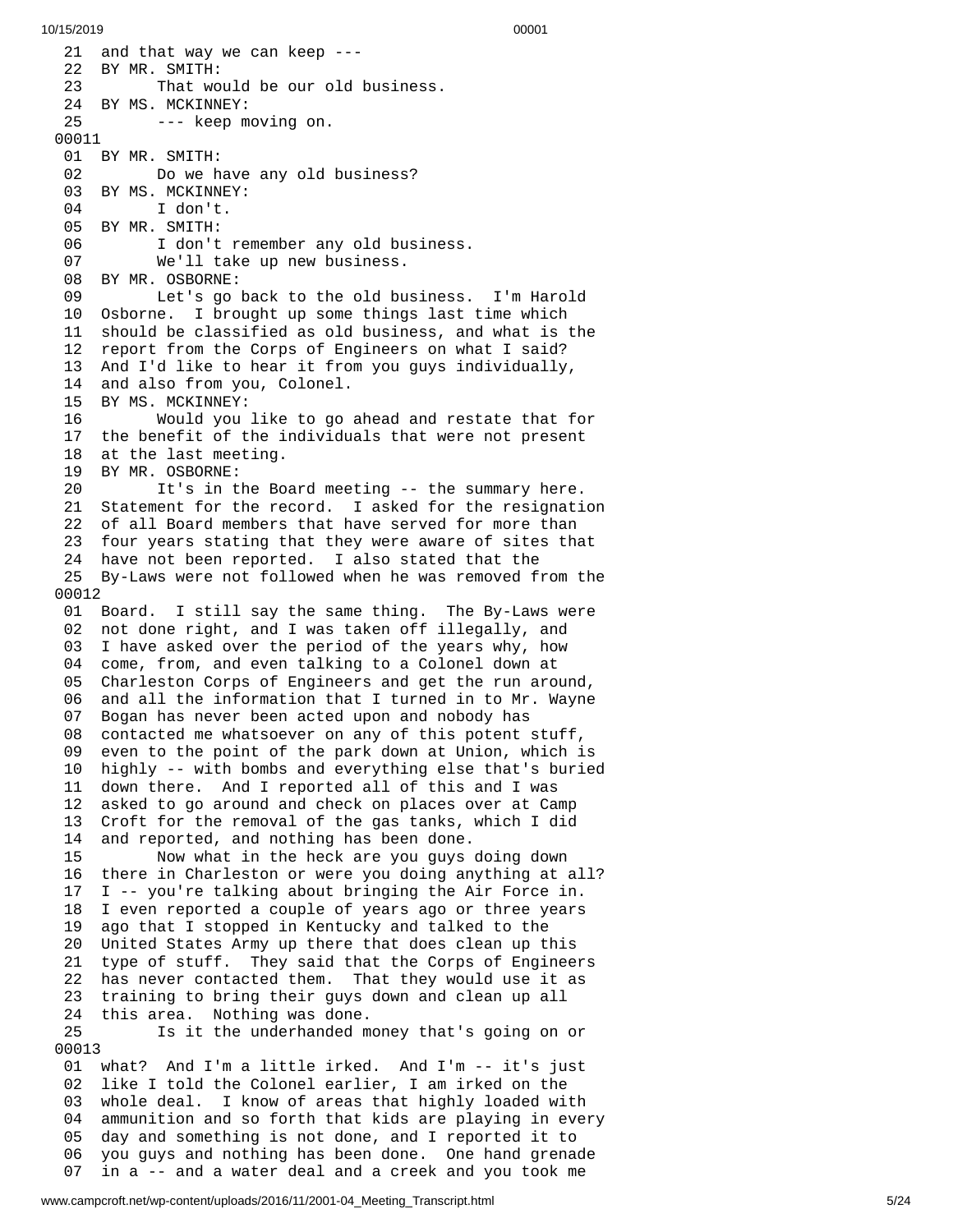08 off the Board. The other stuff has not been done. 09 I sit and I read all the reports down at the 10 library, and here lately I've been doing an awful l o t 11 of research down at the archives down in Atlanta, 12 Georgia. We're getting on a little more questions. 13 How about the black deeds for some of this property 14 along here? Have you got any answers for that? 15 Probably not. You guys don't want to ask for anyth i n g 16 black deeded. 17 Let's ask them another deal. Who authorized the 18 landfill to be put in the middle of an impact range? 19 You know the one I'm talking about? The one you're 20 cleaning up now. Why are the taxpayers being lied to 21 and having to pay for to clean this up? The city, 22 there was a little conniving and a landfill was put 23 down there. Why? 24 BY DR. LOWRY: 25 Harold, that's absolutely BS. 00014 01 BY MR. SMITH: 02 That's right. 03 BY DR. LOWRY:<br>04 And I'l 04 And I'll be glad to take you o u t s i d e a n d t a l k t o 05 you about it. DHEC approved that and had three public 06 hearings. If you want to go outside and talk about 07 it, I'll do it, but I don't think you ought to take up 08 these people's time. As far as black deeds go, ---09 BY MR. OSBORNE: 10 We're back to the same thing. 11 BY DR. LOWRY: 12 I've got --- 13 BY MR. OSBORNE: 14 Why is everything done on you r p r o p e r t y , D r. 15 Lowry? 16 BY DR. LOWRY: 17 I've got real good private insurance. 18 BY MR. OSBORNE: 19 Why is everything done on your property and s o m e 20 of the other stuff is being ignored? 21 BY DR. LOWRY: 22 It's -- - 23 BY MR. OSBORNE: 24 You're going back there and doing it again 25 because you want to put some townhouses down there. 00015 01 You're also being paid, from what I understand through 02 the grapevine, that the State is paying you money. 03 BY DR. LOWRY: 04 Well, Harold. 05 BY MR. OSBORNE: 06 Is this true or not? 07 BY DR. LOWRY: 08 No, it's not. 09 BY MR. OSBORNE: 10 Then we won't have any problem that me going a n d 11 having a ---1 2 B Y D R. L O W R Y: 13 Harold, do you believe everything? 1 4 B Y M R. O S B O R N E: 15 --- Freedom of Information Act to get all this 16 required. 17 BY DR. LOWRY: 18 Harold, let's you and me go outside just a 1 9 minute. 20 BY MR. OSBORNE: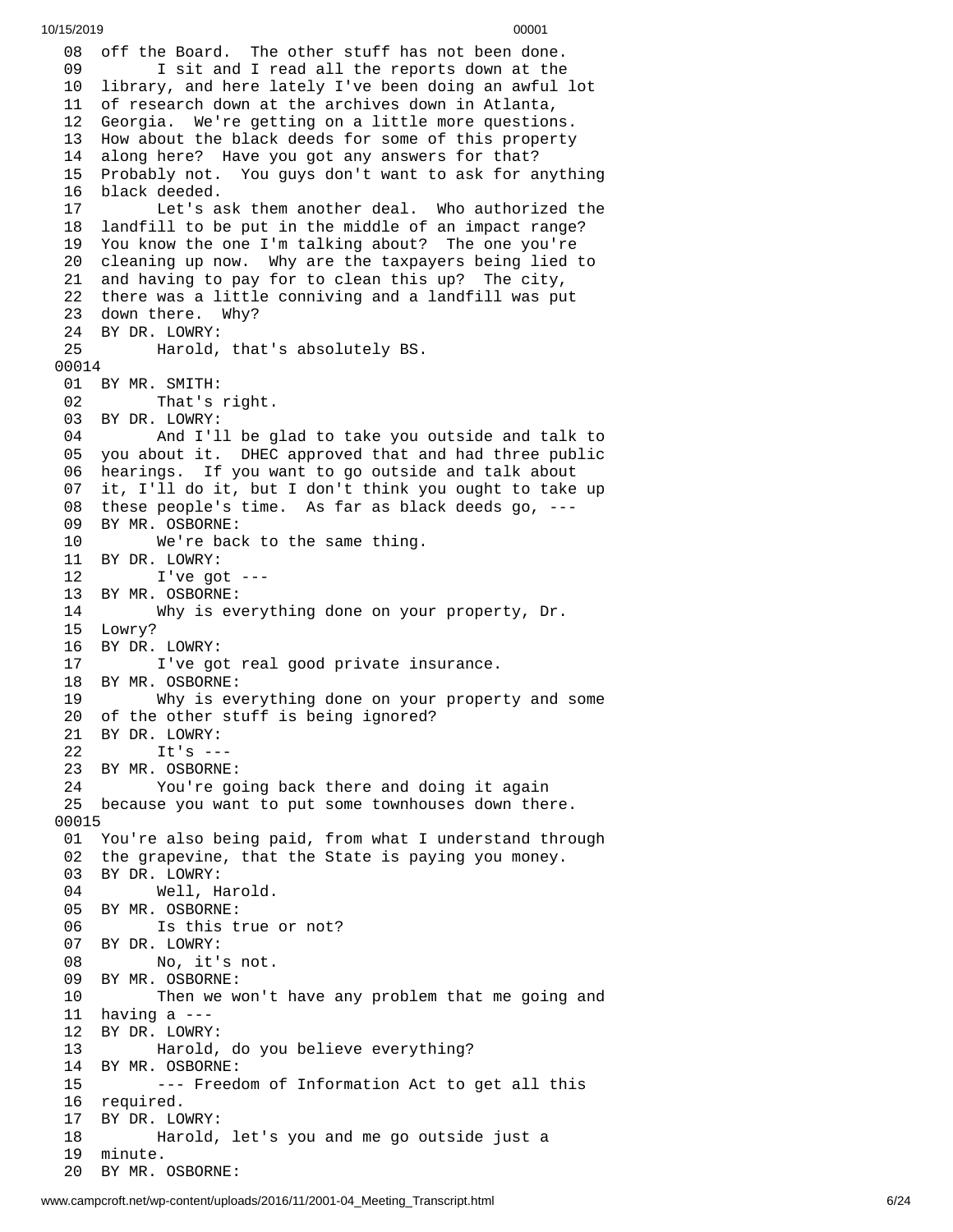2 1 No. I'm talking. I don't want to go outside 22 with you. 23 Bac k i n t h e o l d d a y s y o u a n d m e t a l k e d a b o u t 24 doing certain things on this deal that you changed 25 your whole mind on and wasn't done anymore. 00016 01 BY DR. LOWRY: 02 What now? What? 03 BY MR. OSBORNE: 04 The cleanup. We sat over there in your -- your 05 living room, you and another guy. We said what we 06 were going to do. Nothing has ever been done on it. 07 BY DR. LOWRY: 08 What did we say? 09 BY MR. OSBORNE: 10 If you can't remember, why should I worry abou t 11 it? 1 2 Most of -- everything I've talked about has been 13 in a report. I have not heard anything from the Corps 14 of Engineers, and what I am doing now, I want to know 15 within the next two weeks, and I'm asking for a 16 congressional investigation on the whole works, and 17 I have the authority to do it and I have the stuff 18 that we need to substantiate it, too. 19 BY MR. SMITH: 20 Harold, that's your prerogative. You have that 21 privilege. If you ---22 BY MR. OSBORNE: 23 I understand that. 24 BY MR. SMITH:<br>25 If you 25 If you want to do it, do it. 00017 01 BY MR. OSBORNE: 02 I'd like to have some of the answers that I have 03 asked. 04 BY MR. SMITH: 05 Half of these things you bring up has nothing to 06 do with the Board here at all. Nothing to do with it 07 at all. 08 BY MR. OSBORNE: 09 So if you sit here on the Board, you bring up 10 something, it don't mean anything? 11 BY MR. SMITH: 12 Wait a m i n u t e. 13 BY MR. OSBORNE:<br>14 So why ar 14 So why are you h e r e ? 15 BY MR. SMITH: 16 Wait a m i n u t e. T h e s a n i t a r y - - t h e l a n d f i l l h a s 17 nothing to do with this Board. We have nothing to do 18 with it. 19 BY MR. OSBORNE: 20 All right. Let's go back to the time of the 21 other stuff, then, that I brought up and a whole list 22 of it and all presented on the Board, to the Board. 23 BY MR. SMITH: 24 I can't answer that question. 25 BY MR. OSBORNE: 00018 01 Why not? 02 BY MR. SMITH: There's lots of questions you can't answer. 04 BY MR. OSBORNE: 05 That's just like going down to the library. I If 0 6 you go down and see how many Board members go down 07 there and reads all the information that comes down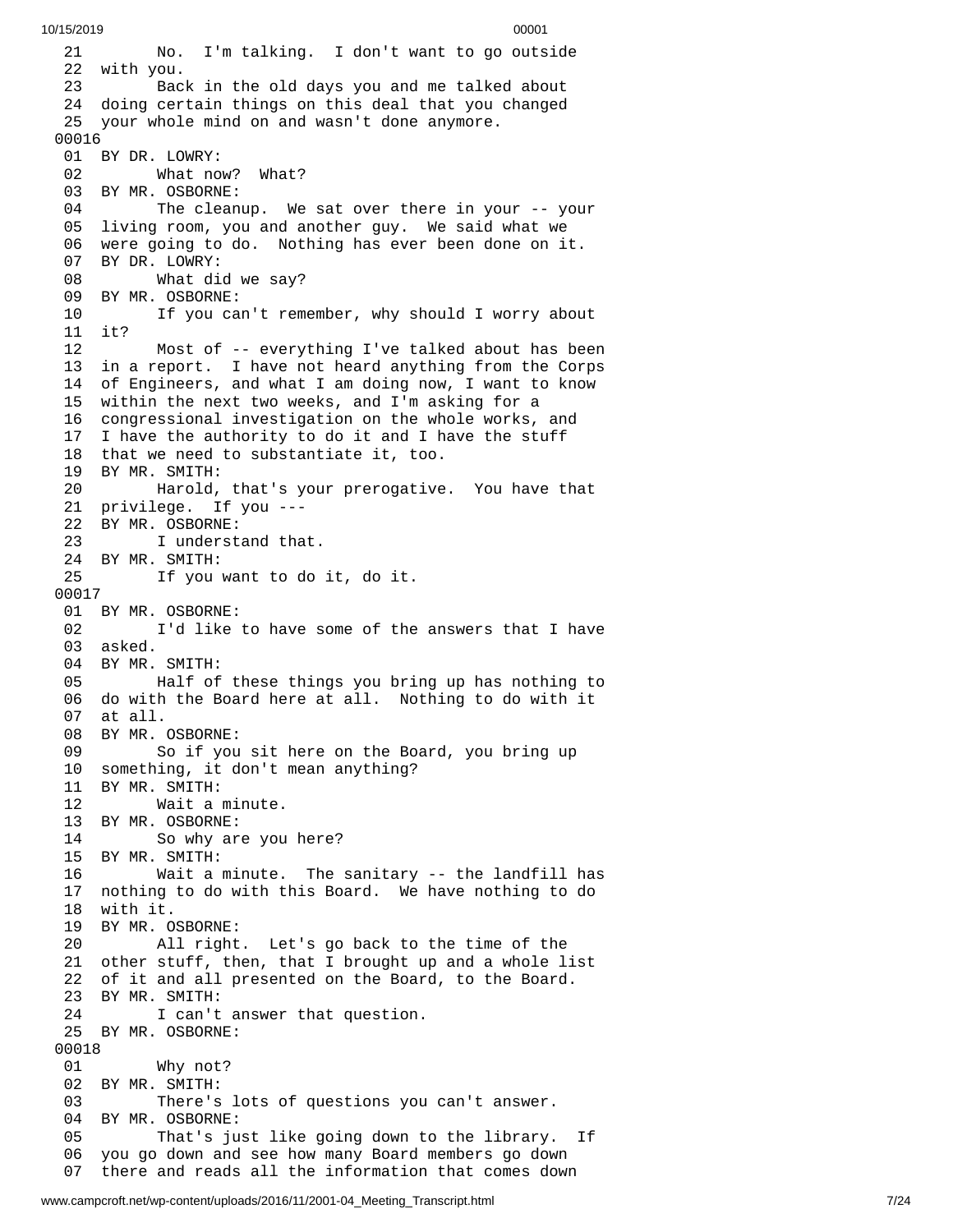08 there, it's not very many. 09 BY MR. NESBIT: 10 Let me address one other issue here. 11 At the very beginning when I came on board for 12 this project some of the same questions you're asking 1 3 right now were asked at that time. 14 BY MR. OSBORNE: 15 That's right, and I haven't gotten an answer 1 6 y e t. 17 BY MR. NESBIT: 18 At the very time when you asked those questions, 1 9 I pointed a procedure how we would deal with the 2 0 issues. One was that it would be in writing. 21 Things that happened before me I am not 22 accountable for. Things that we're trying to d e a l 23 with now, we are. 24 If you provide this information in writing to 25 the Board and it gets to us, then we have something 00019 01 physical that we can follow up on and adjust. 02 However, based upon the information that we have 0 3 gathered prior to folks have and met, come to the 0 4 site, followed up on questions, followed up on -- on 0 5 information provided and nothing has come about. 06 So after about three meetings ago, even beyond 0 7 then, I stood up in the same meeting and said, 08 "Whatever questions you have that are out there, 09 concerns, the procedure is submit it in writing so 10 they can be officially dealt with." To date that has 11 not happened. 12 BY MR. OSBORN E: 13 Officiall y , h a v e y o u e v e r r e a d t h e r e p o r t s a n d 14 sat down and read them? 15 BY MR. NESBIT: 16 Yes, sir. 17 BY MR. OSBORNE: 18 They're all in there. You didn't think that was 19 suffice for the information you need. 20 BY MR. DAVID MULLINAX:<br>21 Harold, what rep 21 Harold, what reports are you talking about? 22 BY MR. OSBORNE: 23 All of th e m t h a t I g a v e t o M r. B o g a n a n d 24 submitted through the Board. 25 BY MR. DAVID MULLINAX: 00020 01 You didn't give us any reports. 02 BY MR. OSBORNE: 03 I sat and read them. 04 BY MR. DAVID MULLINAX: 05 You read all the reports? 06 BY MR. OSBORNE: 07 That went into the official record. 08 BY MR. DAVID MULLINAX: 09 What dates? 10 BY MR. OSBORNE: 11 This has been before I was taken off the Board. 12 BY MR. DAVID MULLINAX: 13 What dates? 14 BY MR. OSBORNE: 15 I didn't bring my briefcase today. 16 BY MR. DAVID MULLINAX: 17 You didn't bring it? 18 BY MR. OSBORNE: 19 Right, because I brought it this week. Last 20 time nobody would even come and talk to me.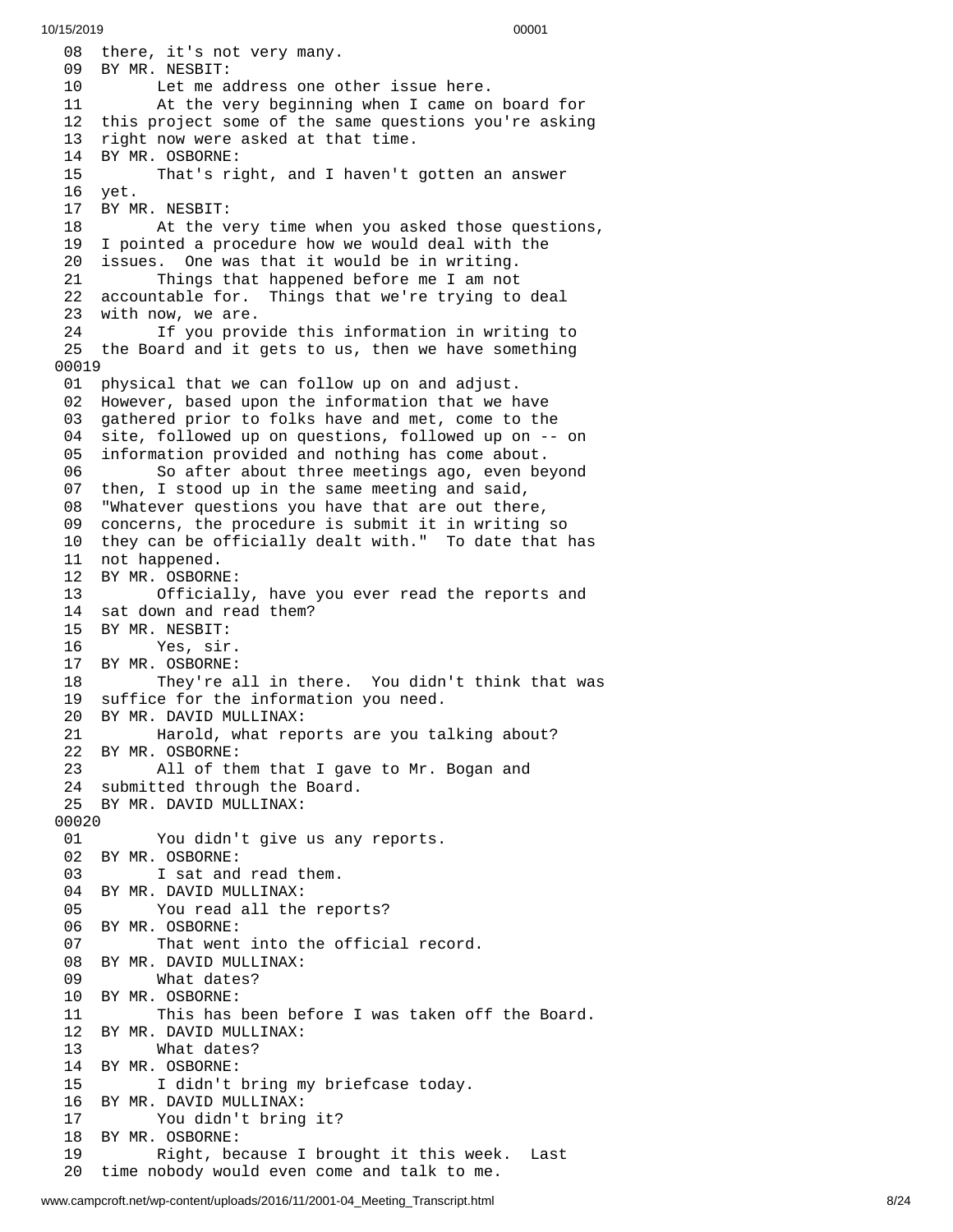2 1 Let's go back to one other thing I want to bring 22 up to you, Colonel. You. What are you going to do 23 about the German graves that's over here, the big 24 Germans that's buried over there? Um? Tell me about 25 it. I can give you the locations of them. 00021 01 BY MR. SMITH: 02 Harold, this has nothing to do with this. 03 BY MR. OSBORNE: 04 No, I'm trying to ask him to say somethin g. 05 BY MR. SMITH: 06 It has nothing to do with it whatsoever. 07 BY DR. LOWRY: 08 We've got graves over there close to my far m. 09 BY COLONEL HELD: 10 Well, let me -- the two things that I want to 11 comment on, number one, I don't have jurisdiction o v e r 12 the Board. So if the Board makes decisions, that's --13 that's up to the Board, not me. 14 The other thing is if -- i f y o u f e e l s u c h t h a t 1 5 there is a -- for lack of a better term -- some kind 1 6 of type of conspiracy, etcetera, Congressman DeMint 1 7 from this area -- it's a very simple process to do a 18 congressional inquiry, and that is to put it in a 19 letter to the Congressman and ask him to query the US 20 Corps of Engineers, and I usually get to those and 21 have those responded to within a four day period; and 22 I would encourage any public citizen to do that if 23 they feel like that they cannot get the answers they 24 need from whatever public forum to do that, to write 25 your congressman or his staffer, and I will respond to 0 0 0 2 2 01 it in an official congressional inquiry in a format 02 that will answer all of your questions to the best of 03 our ability. That's what I recommend you do. 04 BY MR. OSBORNE: 05 I wouldn't go through Jim DeMint trying to get 06 the information, number one, because we're back to the 0 7 same thing that you're going to phony it up just like 0 8 you've been phoning everything else up. 09 BY COLONEL HELD: 10 Well, sir, that --- 11 BY MR. OSBORNE: 12 I don't like that. 13 BY COLONEL HELD:<br>14 That is th 14 That is the only process that I have to ---1 5 B Y M R. O S B O R N E: 16 And, sir, I h a v e - - - 1 7 BY COLONEL HELD: 18 --- addres s t h i s. 19 BY MR. OSBORNE: 20 --- contacted Washington, D.C. 21 BY COLONEL HELD: 22 Well, I --- 23 BY MR. OSBORNE: 24 And they're waiting on my rema r k s t o w h a t I'm 25 going to do, and I mean we're going to go big time. 00023 01 BY COLONEL HELD: 02 If you would like a quick response to your 03 questions, the way to handle it is in an congressio n a l 04 inquiry through Congressman DeMint. Congressman 05 DeMint is the elected representative for this 0 6 district, not someone in the US Army Corps of 07 Engineers and Washington, D.C., and that is what I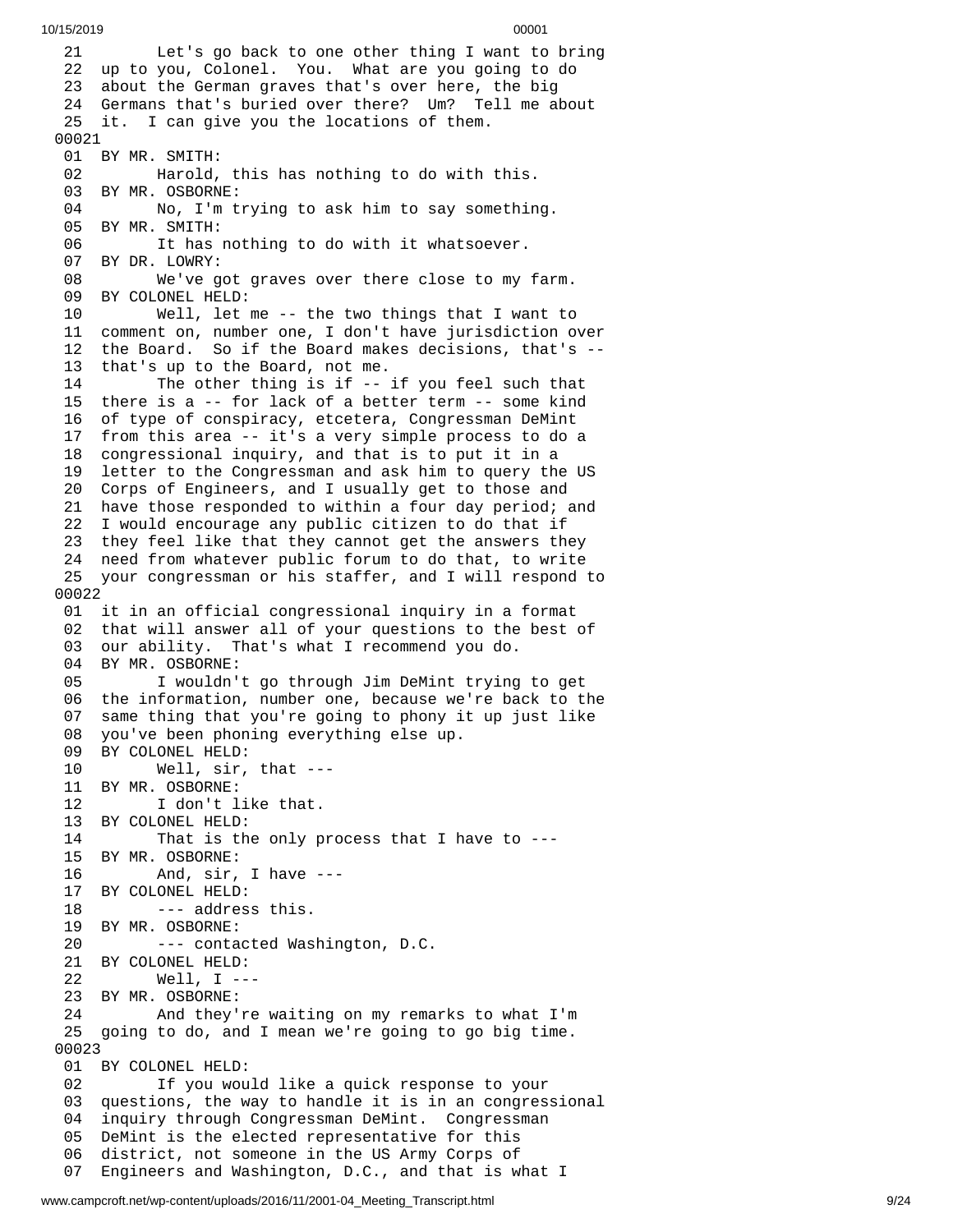08 recommend you to do is write your congressmen or your 09 senators. If you feel that Congressman DeMint cannot 10 get the answers you want, please feel free to write 11 Senator Hollings or Senator Thurmond, and I will 12 respond the same format to them. 13 BY MR. OSBORNE: 14 Thank you for your answers. It was very 15 enlightening. 16 BY MR. SMITH: 17 Suzy, d o y o u - - - 18 BY MR. OSBORNE: 19 Also, one o t h e r t h i n g I'd l i k e t o b r i n g u p f o r 20 old business is I asked for the remainder or the Board 21 to be redone. Okay. We do have people sitting on 22 this Board that are sitting on it illegally according 23 to the laws of South Carolina, and they know who they 24 are and I want them removed or they can resign and --25 or I'm going to file deals through the Department of 0 0 0 2 4 01 State down in South Carolina on it. 02 BY MR. SMITH:<br>03 That's 03 That's your perogerative, Harold, to do what you 04 want to. 05 BY MR. OSBORNE: 06 Okay. 07 BY MR. SMITH: 08 All right. S u z y. 09 BY MS. MCKINNEY: 10 I think we have another question. Sir? 11 BY MR. SMITH: 12 Oh, excuse me. 13 BY MR. HOSKYNS: 14 It wasn't a question. I was just going to 15 interject in deferences to our representative here 16 from the Corps of Engineers. If conceivably a 1 7 committee of one or two might address this 1 8 individual's grievances as he would lay out in some 1 9 kind of a format, it could be adhered to and a 20 procedure followed that -- that he could follow. I - It 21 would be in accordance and it would be resolved, and 22 we wouldn't have to go back into the rest of the 23 history that's involved and what the Corps is trying 24 to do right now for the rest of us in the immediate 25 area. 00025 01 And that past history is all well and good, and 02 I'm a great believer in tradition and all of that. 03 With the limited area that I'm involved in and all o f 04 that, I'd rather hear from the Corps than Veterans and 05 everything else and German prisoners buried and all of 06 that. I'll say Amen, God bless them, and let's get on 07 with the business that's more coherent and present in 08 this meeting. 09 BY MR. HINSON: 10 Okay. M a y b e w h i l e t h e s l i d e a n d o u r t e c h n o l o g y 11 is working we can walk through some slides. For those 12 who have not been out to the site where we're working 13 now, as we talked about earlier, we've got the slides 1 4 up. We have three pieces of moving equipment and one 1 5 piece of stationary equipment, all of which are 16 remotely operated from a safe distance outside the 1 7 exclusion zone. 18 What you s e e h e r e i s , a s M r. N e s b i t r e f e r r e d t o 1 9 at the last meeting as our cutting edge technology, 2 0 it's a remotely -- remotely operated tract hoe or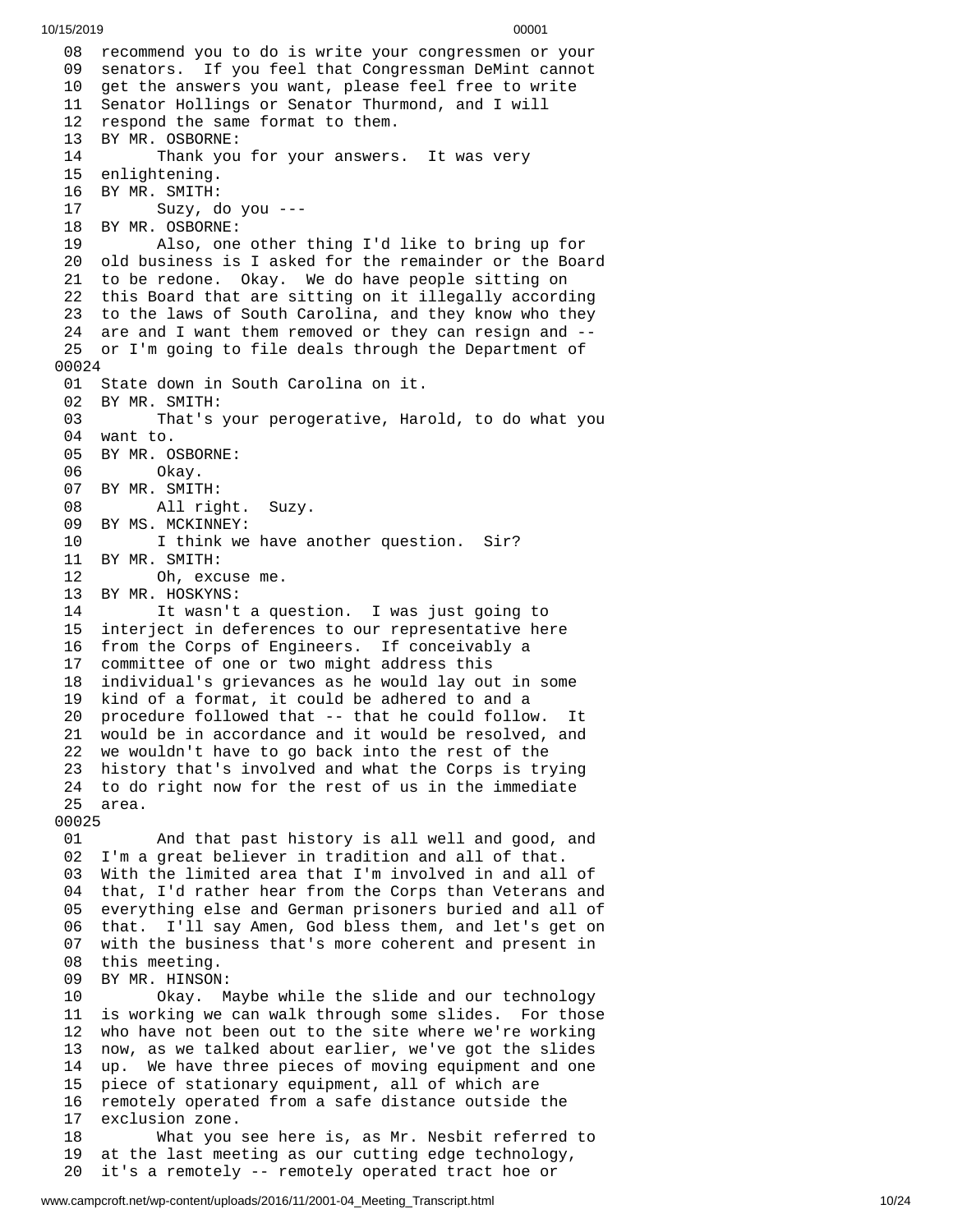21 excavator with a 60 foot boom on it, which right now 22 we're using a third yard bucket because at the end of 23 that 60 yard boom, that excavator does not have a lot 24 of umph left in it to pick up a lot. It also gives a 25 safe distance between whatever its picking off the 0 0 0 2 6 01 ground and the actual excavator itself because we --0 2 we certainly don't want to lose the whole hammer 0 3 equipment and the robotics on that excavator. 04 The next is another -- another shot. I t's 05 deceiving there how long that boom is, but I think the 06 first shot showed it better. You can see the camera 0 7 that's mounted just above the cab, and that is what 08 the operators are looking through. There's also a 09 camera -- let me walk across. Excuse me for walking 10 in front of you. There is also a camera that's 1 1 mounted on the end of this boom, which is down here, 12 so when it reaches out, the operator from inside the 13 control van has several views he can see -- to see 1 4 what he is doing. 15 The other piece of safe piece of second piece of 16 rolling equipment is a remote -- remotely operated V9 1 7 high tract dozer, which we're using as -- as -- as we 1 8 said last time, to remove the top layer or layers of 1 9 soil, which seem to be the most highly concentrated 2 0 with frag. And in past removal operations what has 21 happened is we end up -- and you'll see a picture in 2 2 just a minute. I think we've got the picture with all 23 the flags in it or we'll just talk about these others. 24 Remotely operated. It's up armored so it can actually 25 be operated from inside the cab. It has thick glass, 0 0 0 2 7 01 heavy plated under the bottom. It's the same thing 02 that they used -- well, it's potentially the same 0 3 thing they used in Bosnia when they were looking for 0 4 land mines that were left behind in that operation. 05 This is removing the top layers of the soil. 06 When we get to the flags, I'll go over that in a 07 little more detail. Again, cameras are mounted all 08 over. This is the control van where they operate a l l 09 four pieces of equipment. There are two or three. 10 Currently there are three operators that will sit i n 11 the back of this Air Force blue van with the line of 1 2 sight from the camera and radio antennas and pretty 1 3 much move all over the nine grids that we're doing the 14 removal operations on right now. This is just a 1 5 photograph of the inside the van and the control 1 6 panels and the total station. 17 Once we got the equipment onsite and operational 18 -- Chris jump in if I start to stutter here. We 1 9 surveyed the ground because we wanted to do by 2 0 contract was remove up to 12 inches of soil off the 21 top of the grids, so we had to get a baseline survey 2 2 started so we knew what we were shooting. You can 2 3 imagine trying -- trying to operate a dozer from the 2 4 inside the back of that van that's at least 270 feet 25 away. It is a little hard to judge when you've gotten 0 0 0 2 8 01 12 inches off the top, so we just surveyed the whole 02 property and progressively, through this operation, 03 we'll resurvey it to make sure that we're down to the 0 4 level we need to be. 05 This is where the removal operation where 0 6 they're photographed from the bottom of the hill. 07 It's quite a bit different than it is when you first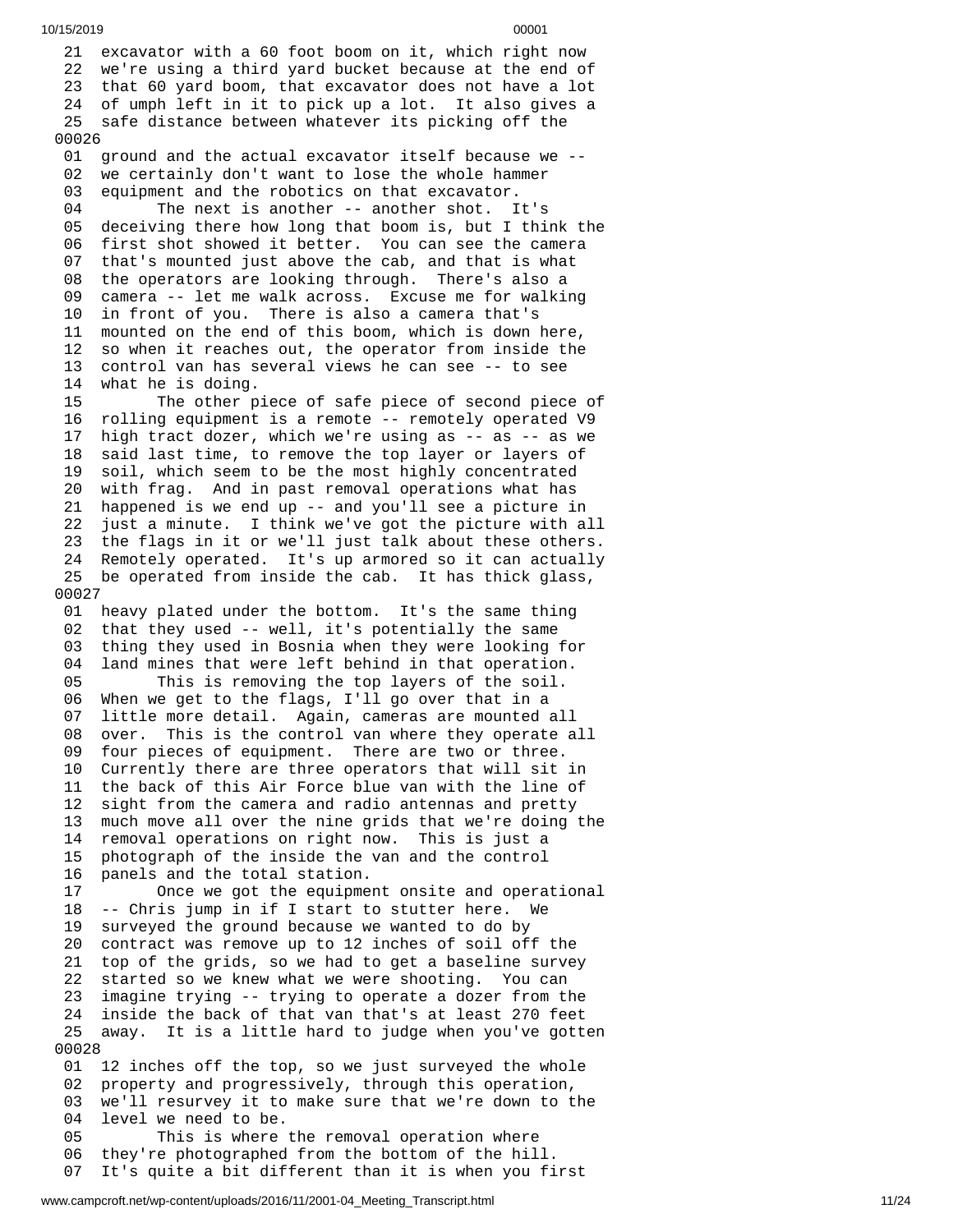08 walk down on the site. 09 This is -- okay. I told you there were three 10 pieces of moving equipment. Now you get a fairly 11 decent view of just how long the arm on that -- on the 12 excavator is, the 60 foot boom. This is a little 13 piece of equipment called an ARTS. It's a bobca piece of equipment called an ARTS. It's a bobcat. 14 Again, it's remote controlled, remotely operated, 15 developed right after Kohler Towers was asked for i t 16 over in -- involved in -- or in Saudi Arabia. 17 They originally used it to check vehicl e s c o m i n g 18 out of the gates, and we realized that terrorists had 19 figured a way to get in to it, but we've progressed 20 now. We're using those in the states for removal 21 operations. 22 What i t's d o i n g r i g h t n o w , t h i s i s t h e s i f t e r. 23 As we push the dirt off of the hill, the 8 to 12, 24 maybe 16 to 18 inches of soil, we're not sure, and w e 25 can't with the cameras, we can't see what's in that 0 0 0 2 9 01 soil as it's removed. What we do is push it down to 02 the bottom of the hill. The excavator loads it in the 03 top of this sifter and it has two screens that shake 0 4 and, by design, the dirt will fall through. Any roots 0 5 or tree stumps or ordnance will hit the top screen and 0 6 either stay in that screen or it will roll off the 0 7 back. And, again, no one is within 270 feet of this 08 operation. It's all done remotely, and to date no 0 9 accidents, I think is fair to say. 10 What -- what the little ARTS d o e s i s w e f i l l u p 11 the base of the sifter fairly quickly, so we use that 12 with the bucket on the front to move the clean soil 1 3 out of the way. And right now, to be honest, that's 14 -- that's the limiting factor. That's -- that's what 15 on the critical path. Right now completion is -- is 16 how quickly we can get the soil out from under that 1 7 sifter. So we're still looking at different options 18 on what we can do there. Here's a second sifter, 1 9 another ARTS. It's a little early in the process for 2 0 that. Another shot of the ARTS bobcat. 21 Okay. Chris, I think this was th e f i r s t s h o t , 22 right? 23 BY MR. ROSE: 24 That's the first shot, and one thing, just so 25 that everyone knows, that this is working. We went 0 0 0 3 0 01 back today, and we're learning as we go along. Th h e 02 operators are. There is a depth perception problem, 03 but we're getting down to where we're learning on how 04 much to take off as far as where we're actually at 05 that 12-inch level, and we went back and checked over 0 6 things today in areas where we've gotten better at it, 0 7 and it's reduced areas that were like that or heavier, 0 8 as far as the magnetic anomalies, down to about 20 a 0 9 lane. 10 BY MR. HINSON: 11 Between 400 and 500 flags set up initially, and 12 what it looked like initially, we were really just 1 3 moving the dirt. We weren't stripping it and getting 1 4 it to the bottom of the hill. We were just removing a 15 lot of soil around up there and we weren't removing a 16 lot of frag off the top. So this is what the -- the 1 7 Schoenstedts and magnetometers turned up on the first 1 8 mag and flag operation. We brought the ARTS back. We 1 9 brought the dozer back. We took off what we think now

20 is 12 inches of the top soil and got that -- the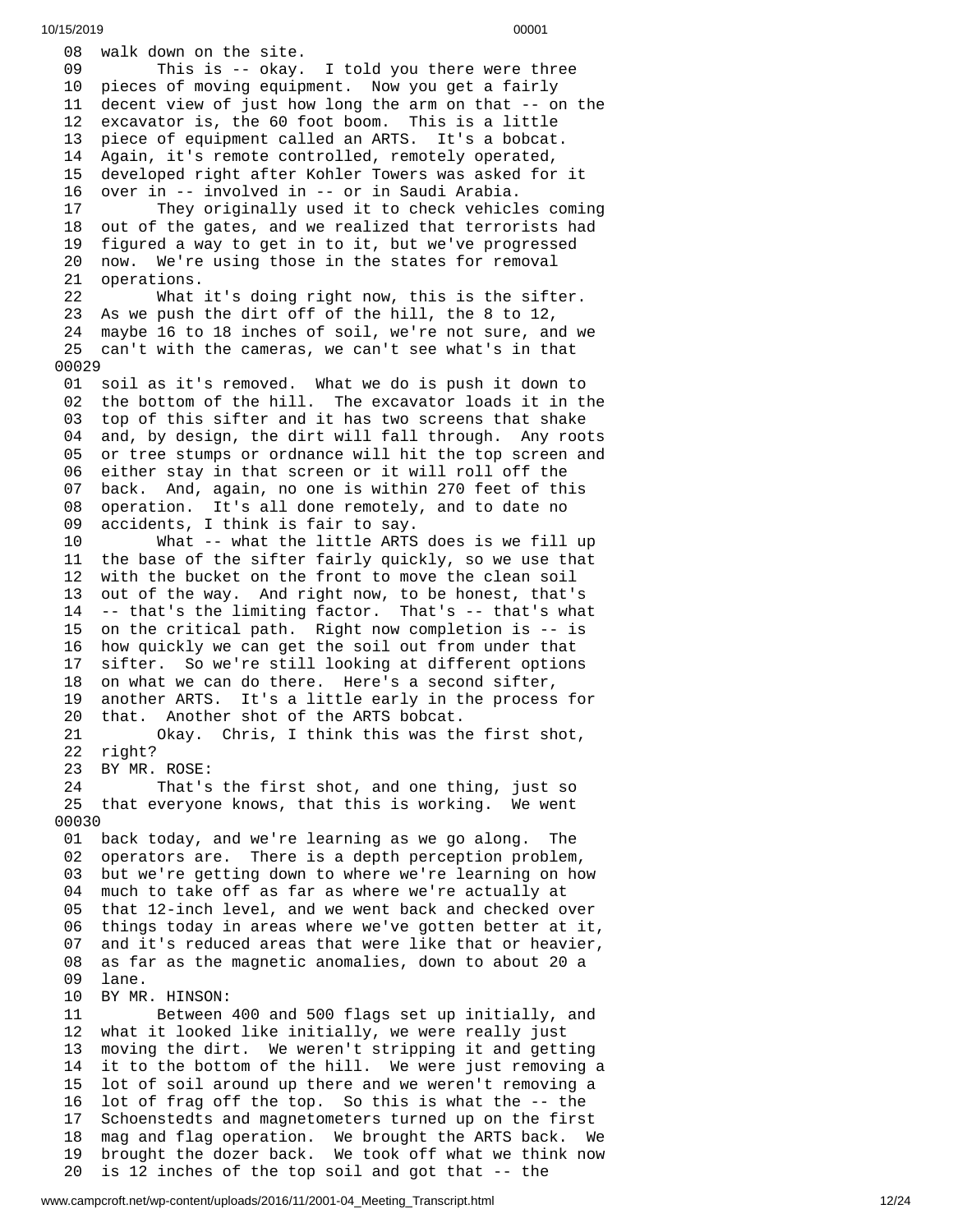21 number of flags you see there -- down to about 20. 22 BY MR. ROSE: 23 About 20 a lane. 24 BY MR. HINSON: 25 Per lane. 00031 01 BY MR. ROSE: 02 And in the concentration that is set up ther e i t 03 takes about a good -- it takes a day to get rid of 0 4 about a lane to a lane and a half of the concentration 05 there, so you can see that's really going to speed us 06 up now that we're getting a feel for what we're doing. 07 BY MR. POWELL: 08 What did the flag, again, represent? 09 BY MR. HINSON: 10 The number of anomalies 11 BY MR. ROSE: 12 Those are areas that we have --- 13 BY MR. POWELL: 14 What's the difference between yellow and red. 15 BY MR. ROSE: 16 One is yellow and one is red. There's really no 17 difference, sir. 18 BY MR. HINSON: 19 Okay. After the flagging is complete, then it's 20 -- it's labor intensive. You go in by hand and slowly 21 and safely dig each one of those anomalies, and I 22 think we have another picture of continuing to dig 23 using the Schoenstedt to locate exactly, but once -- 24 once the whole lane is cleared, we're going to be 25 close to turning over a grid this week. Then the 0 0 0 3 2 01 Corps safety folks will come in. They'll take their 02 own equipment over and either pass or fail that grid, 03 depending on how many read offs they'll get. 04 Hopefully they'll get none and we'll pass, but you'll 0 5 see that its sort of labor intensive, but it's not 0 6 something that I don't think anyone would want to rush 0 7 out there and start digging up 105s. It would 0 8 certainly ruin your day if you found it live. 09 BY MS. MCKINNEY:<br>10 There's a There's a question right here. 11 BY MR. HINSON: 12 I'm sorry. 13 BY MR. JOHNSON:<br>14 Well, wit 14 Well, with this type of equipment that y o u h a v e 15 now at the property that you all have gone over, will 16 this equipment here be used back over that property, 17 too, since you've got more modern type stuff or 18 whatever it is? 19 BY MR. HINSON: 20 Right now this is the only site that we're going 21 to use the robotic remote controlled equipment. It's 22 the only site we have planned, and we're certainly not 23 going to run it into the golf course with a plough. 24 BY MR. HOSKYNS: 25 I was about to raise my hand to see if you 0 0 0 3 3 01 changed your procedures. 02 BY MR. HINSON: 03 But the Corps of Engineers, you know, do removal 04 operations literally around the world. 05 BY MR. JOHNSON: 06 There are bombs all over the place down there, 0 7 so, I mean, you know.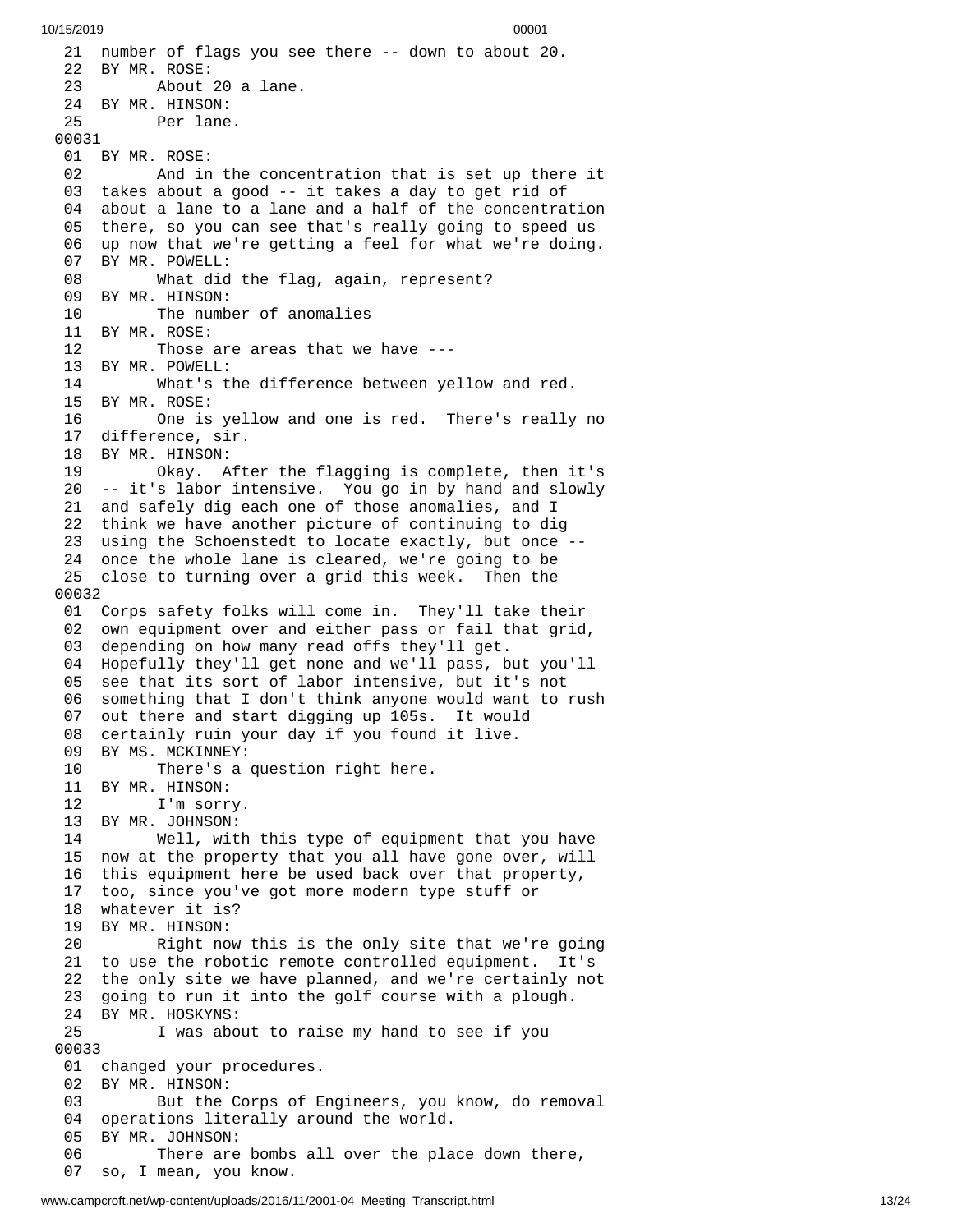08 BY MR. HINSON: 09 And as s i t e s c o m e u p w h e r e t h i s i s a p p l i c a b l e , 10 again, it works great on OOU6. It won't work very 11 well on the golf course because it wasn't intended for 12 the fairways. 13 BY MR. JOHNSO N: 14 I'm not talking about the golf course. 15 BY MR. HINSON: 16 But as we move through Camp Croft, I think you 17 can expect to see this again. 18 BY MR. JOHNSON: 19 I saw it. 20 BY MR. HINSON: 21 It does work. 22 BY MR. HAYES: 23 Out of those 20 in that o n e g r i d h a v e y o u f o u n d 24 105s yet? 2 5 B Y M R. R O S E: 00034 01 No, sir, we haven't. We haven't found anything 02 -- no explosives yet. We have found, like in the 0 3 picture here, that's a -- those are pieces of 04 fragmentation that we dug up. The round on the 0 5 lefthand side is a 105 millimeter ejection round, 06 probably a smoke round, but it's empty, and yet it's 07 fit to smoke cannisters out and the only thing that's 08 left is the metal. 09 BY MR. HINSON: 10 What you mea n i s i t s f u n c t i o n e d a s d e s i g n e d. 11 BY MR. ROSE: 12 It's functioned as designed. It's just a hu l l , 13 and we found 15 of those. We have run across some 14 white phosphorous. We picked some smoke up today. W $\,$ We 15 ran across -- the bulldozer knocked over what we 16 believe to have been a 81 millimeter mortar round that 1 7 was filled with white phosphorous. 18 It burns on contact with air. When the dirt was 19 pushed over it, it started to burn. We let it burn 20 out. One thing that we did do is we used the small 21 bobcat to go up an do a visual on it so we were able 22 to keep people from looking at it while it was 23 burning. We were able to bring that up and keep 24 people out of any possible danger, and we also used 25 it, once we realized there was no round but just 0 0 0 3 5 01 pieces of white phosphorous, we used that to spread it 02 out so it would burn quicker and we were able to move 03 on quicker. 04 And t h o s e a r e j u s t - - t h o s e a r e t h e e m p t y 1 0 5 05 ejection rounds, and then the tail bones are the 81 0 6 millimeter mortars, but that's all -- all that is is 0 7 just metal. 08 BY MS. MCKINNEY: 09 Chris, do you want to mention about certifying 10 the scrap or the process to ---1 1 B Y M R. R O S E: 12 Yeah. When we -- when we collect this, we have 13 -- myself, Bob Reisman, who is a senior XO supervisor 1 4 and a team leader, we all check every piece scrap that 1 5 goes in there to ensure that there is no explosives in 1 6 it, so it's not just one person checking it out, and 17 then Mr. Reisman will sign a Certificate stating 18 there's no explosives and then that will be sent to a 1 9 scrap dealer. 20 BY MR. SMITH: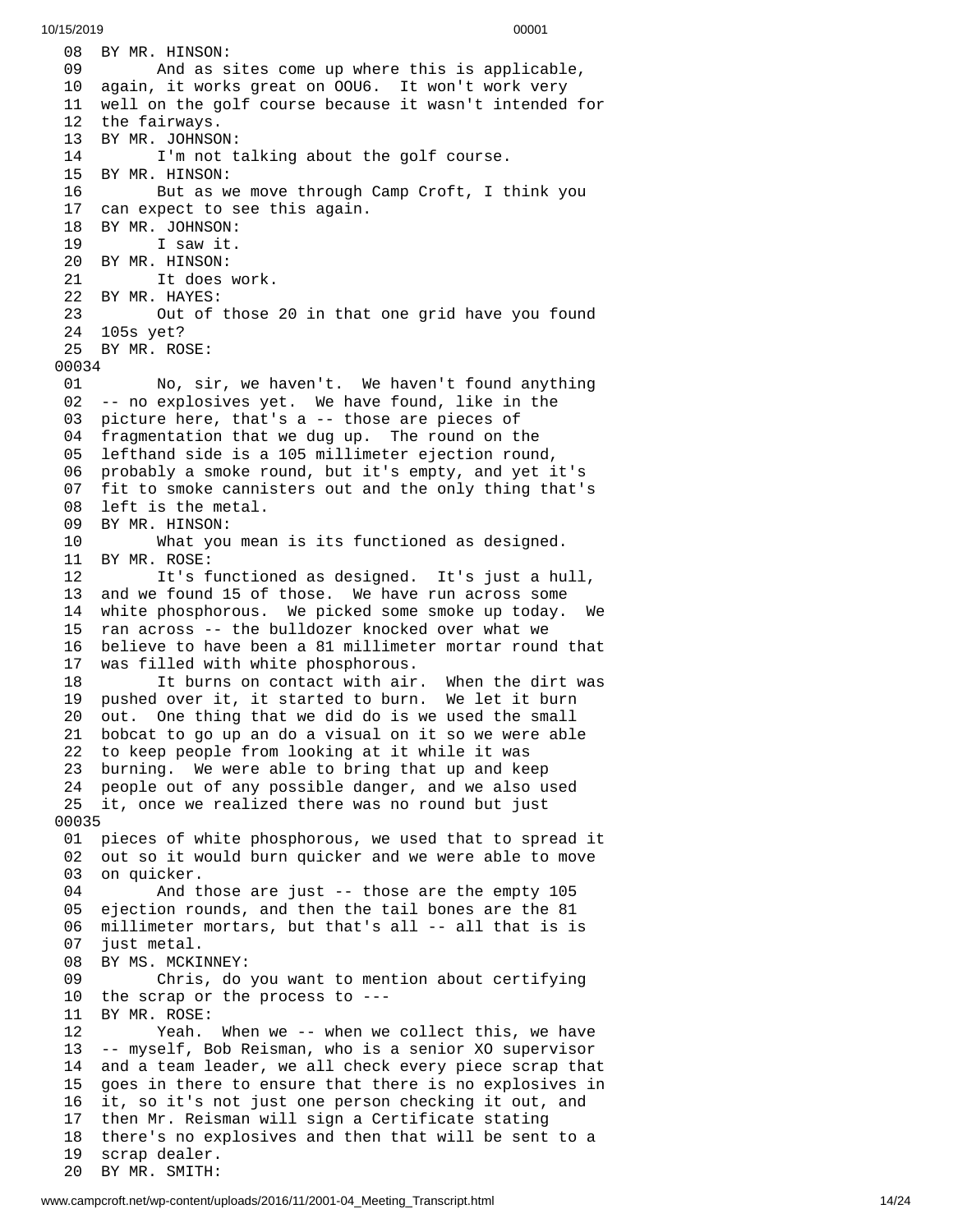1 Okay. BY MR. ROSE: 23 That's just more of the fragmentation. BY MS. MCKINNEY: That's it. BY MR. HINSON: That's it. That's the current status. BY MR. SMITH: 04 All right. Thank you. I feel we can come to 05 new business now. Bob, do you want to make your 06 presentation? 07 BY MR. POWELL: 08 I don't have a presentation, but the Chair asked 09 me to move that we develop a procedural -- procedure 10 for new guidelines. BY MR. SMITH: 12 To we had a committee on looking at the changing 13 our guidance. We moved from a By-Law into a guidance 14 procedure, and this committee -- I'll let you make it, 15 not me. I can't make the recommendation as the Chair. 16 BY MR. POWELL:<br>17 Well, I Well, I move that we develop these new guidelines. BY MR. SMITH: That we move from the By-Laws into the guidelines. BY MS. MCKINNEY: And the objective is to more efficiently operate the RAB. BY MR. SMITH: It would be more freely. We can operate more freely without all the By-Laws and things we have to go through. It's a guidance procedure. BY MR. POWELL: And these will be drafted by Zapata and mailed out to each Board member. BY MS. MCKINNEY: Well, I will provide the guidance, and as this committee had discussed, what is anticipated is each of you mark up the current the By-Laws under the revisions that you would like to see, then I can revise those per your input and submit them for approval. BY MR. SMITH: What we'd like to do is make -- get the motion and change it, then she will send the information within the next weeks. BY MR. CRISSINGER: I move that we make the transition from the By-Laws. 21 BY MR. DAVID MULLINAX:<br>22 Second. Second. BY MR. STEWART: I don't understand. Are these going to be some draft of that and sent to the Board members? BY MR. SMITH: Yeah. You'll get a copy to see what we're proposing. BY MR. STEWART: Who is going to propose? BY MR. SMITH: Suzy will send us a copy of them.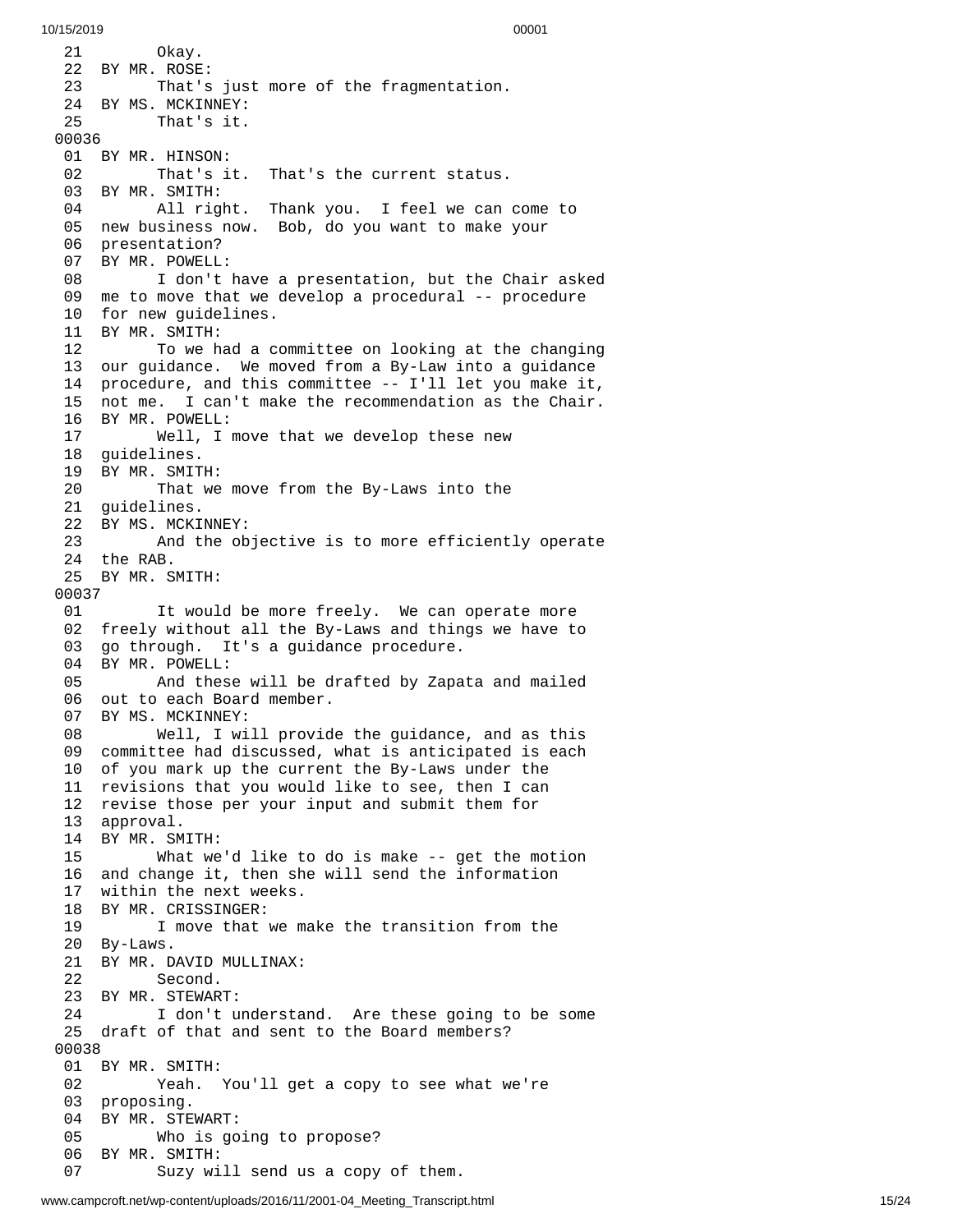08 BY MR. HINSON: 09 And a co p y o f t h e e x i s t i n g B y - L a w s t o m a r k u p. 10 BY MS. MCKINNEY: 11 And the guidance. 12 BY MR. HINSON: 13 And the guidance for the new ones. 14 BY MR. STEWART: 0kay. 16 BY MR. SMITH: 17 Any other discussion? 18 BY MR. POWELL: 19 When will those be voted on for the documents? 20 BY MR. SMITH: 21 Well, we'll --- 22 BY MR. POWELL: 23 Next meeting? 24 BY MR. SMITH: Whenever we -- we'll get the changes being we 0 0 0 3 9 01 voted, and we'll vote to change now. 02 BY MR. POWELL:<br>03 Right. Right. 04 BY MR. SMITH: 05 But then we'll -- by next meeting we'll all have 06 a copy of them for final approval. 07 BY MR. HAYES: 08 Well, we got a motion. I th i n k D a v i d s e c o n d e d 0 9 i t. 10 BY MR. SMITH: 11 Okay. M o t i o n a n d s e c o n d. A n y o t h e r d i s c u s s i o n ? 12 (NO VERBAL RESPONSE) 13 BY MR. SMITH: 14 Those i n f a v o r s a y a y e. 15 (ALL BOARD MEMBERS RESPOND) 16 BY MR. SMITH: 17 Is there any other new business? Suzy, do you 18 have anything? 19 BY DR. LOWRY: 20 Could I ? 21 BY MR. SMITH: 22 Okay. Y e s , D r. L o w r y. 23 BY DR. LOWRY: 24 There is a piece of property that has been sold 25 recently, 430 acres, that had been some mortars found 0 0 0 4 0 01 on it. Possibly it might be appropriate at this time 02 to suggest that monies be thought of for another EE/CA 03 for anyone who has bought this property who would like 04 their land searched. Let's put it on the list is what 05 I'm asking for. 06 BY MR. NESBIT: 07 Okay. We'l l - - w e'l l i n v e s t i g a t e i t a n d g e t 08 back with you on what can or can't be done. I do know 09 that I think you know that the property that we're 10 talking about is property that we had hoped to be a 11 part of the initial EE/CA, but based on the ownership 12 we were not allowed on that site. 13 BY MR. HAYES: 14 Is it the Fretwell property ? 1 5 B Y D R. L O W R Y: 16 That's the one. 17 BY MR. NESBIT: 18 So now that it's under new ownership, we might 19 re-look at that now as far as review and check and see 20 what's there. We know that there is ordnance there,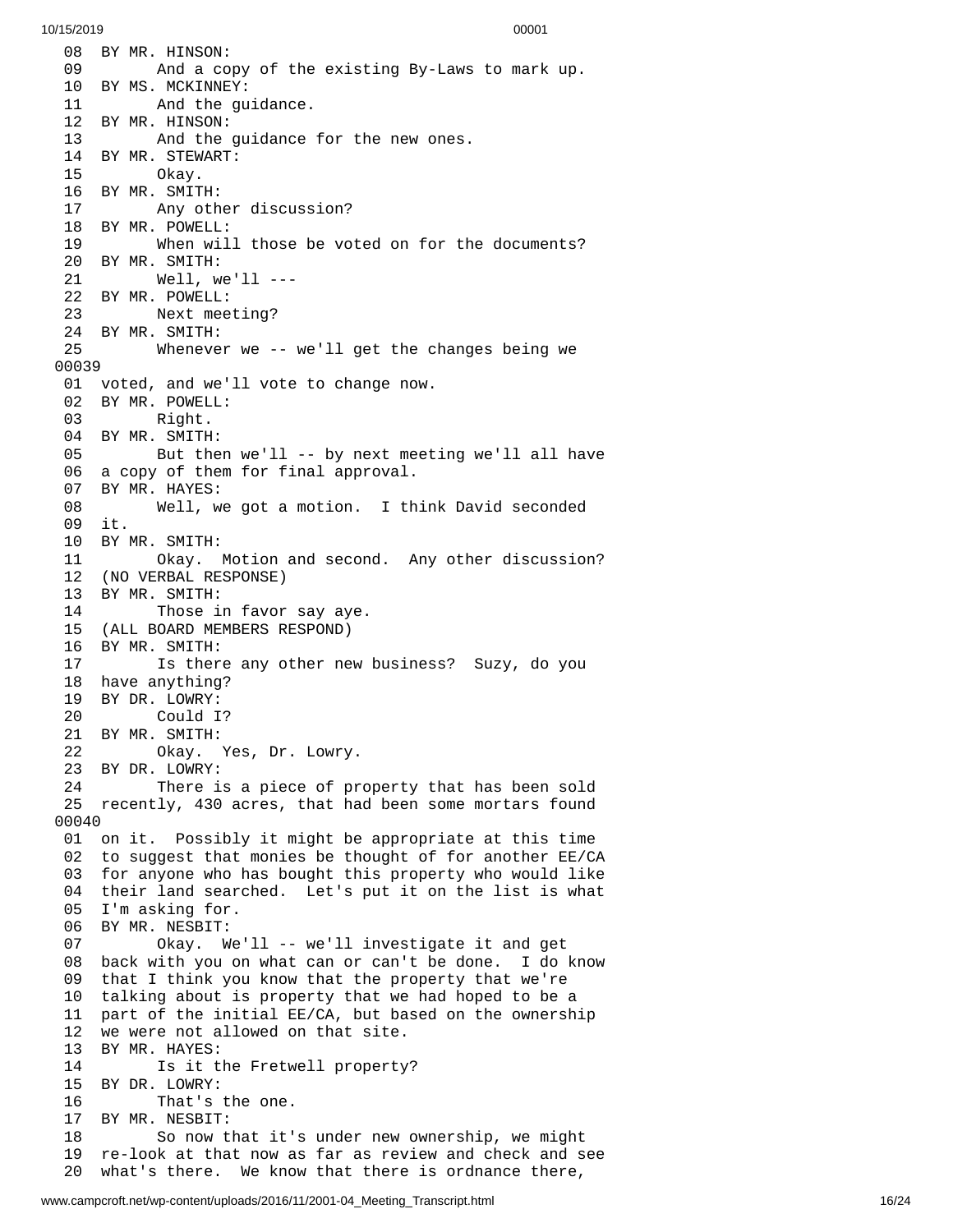```
10/15/2019 00001
```
21 but we will have to go through the process that we did 22 before, and the priority of it will be adjusted 23 accordingly, but the current site what we have got 24 identified already, we'll have to go through those 25 still based on priority. 00041 01 BY DR. LOWRY: 02 I'm just asking that it be put on the list. 03 BY MR. NESBIT: 04 I understand, and we'll -- we'll be looking that 05 as well. 06 BY DR. LOWRY: 07 Okay. 08 BY MR. HAYES: 09 Should the landowners submit it or call saying 10 that they want it on the list or how does that work? 11 BY MR. NESBIT: 12 Well, we h a v e h e a r d f r o m o n e o f t h e l a n d o w n e r s 13 already indicating that they have found ordnance on 14 the site. We've gotten word from the Sheriff's 15 Department that they have actually gone out and had 16 some detonation, I believe, on the site because of 17 what they found. 18 BY MR. HAYES: 19 Were they l i v e o r d n a n c e ? 20 BY MR. NESBIT: 21 Yes. 22 BY DR. LOWRY: 23 And mortars. 24 BY MR. NESBIT: 25 Okay. So we'r e i n t h e p r o c e s s o f d e a l i n g w i t h 0 0 0 4 2 01 that issue, you know, in terms of the proper thing 02 that we must do and notifications and so on. 03 So, we are aware of that. 04 BY MR. SMITH:<br>05 Any oth Any other? 06 BY MR. HAYES: 07 I have a question about the equipment. Are we 08 renting the equipment or is that on loan or -- the 09 equipment. How is that working through our -- is it 10 coming out of our budget for the year? 11 BY MR. NESBIT: 12 Well, no t h i n g i s f o r f r e e i s t r u e. 13 BY MR. HAYES:<br>14 Yeah. Yeah. 15 BY MR. NESBIT: 16 The equipment is owned by the Air F o r c e. i t's 17 an opportunity for the Air Force to actually exercise 18 the equipment to see what it can or can't do, what 19 type of terrain and so on. We are paying for the 20 transportation of the equipment. However, the actual 21 use of the equipment cost-wise is actually being 22 awarded by the Air Force, their special research team. 23 BY COLONEL HELD: 24 That's a bargain. 25 BY MR. HAYES: 00043 01 Yeah. 02 BY MR. NESBIT: 03 A major bargain in this case, and I will say 04 that based on what we have done at the site thus far, 05 in terms of publicity and so on, the equipment is 06 getting a lot of reviews as to its efficiency. And as 07 you can tell, it's getting better and better in terms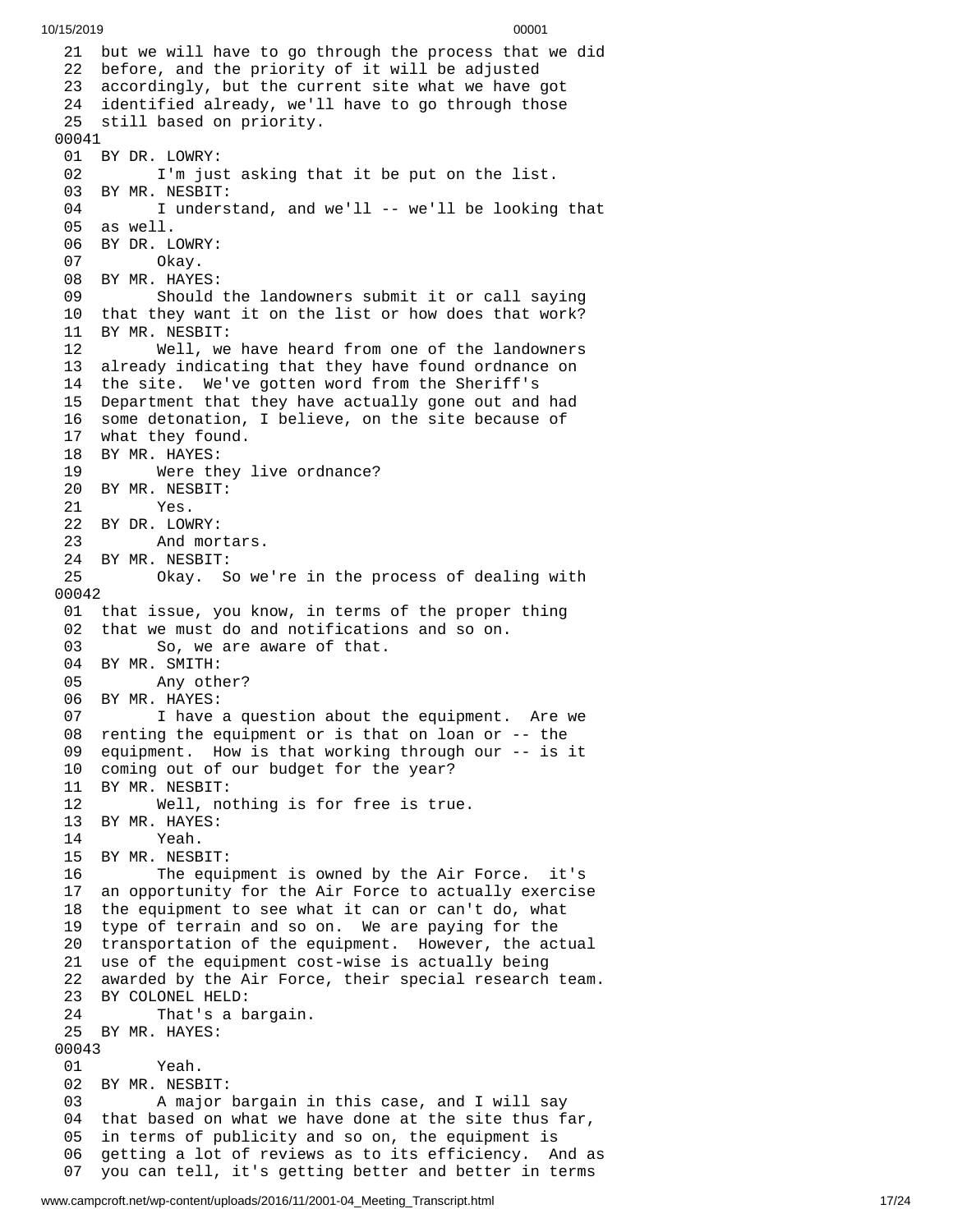08 of operation, for our use especially, and there will 09 be more and more folks interested in utilizing that 10 equipment down the road I'm sure. 11 BY MR. HAYES: 12 Or buying more equipment li k e i t ? 13 BY MR. NESBIT: 14 Exactly. And there are quite a few -- talking 15 with the folks from Air Force, they are in the 16 production of trying to develop more as they go along 17 already. 18 BY MR. P O W E L L: 19 There is a fairly recent trailer that's been put 20 on the old ammunition dump in the park. Is that 21 supporting Dr. Lowry's efforts, the work out there or 22 somewhere else? 23 BY MS. MCKINNEY: 24 The office trailer. 25 BY MR. NESBIT: 00044 01 Oh, the office trai l e r. 02 BY MS. MCKINNEY:<br>03 Their offi Their office there. 04 BY MR. POWELL: 05 For Dr. Lowry's propert y ? 06 BY MS. MCKINNEY: 07 That's Zapata's office trailer to manage and 08 oversee all of the site work at Dr. Lowry's and any 09 other subsequent type work. 10 BY MR. POWELL:<br>11 Okay. 0kay. 12 BY MS. MCKINNEY: 13 That's our field offi c e. 14 BY MR. SMITH: 15 Let me ask you one question. When do you think 16 you get back on Wedgewood? 17 BY MR. NESBIT: 18 Our hope i s i t w i l l d e f i n i t e l y b e a f t e r w e 19 complete the four and a half acres. We hope by fall 20 timeframe. Funding, of course, being a factor, we're 21 looking to begin work in that area so that the time of 22 the year when it's not going to be impacted by 23 families or as little as possible. Summer is not 24 necessarily a good time because the kids are out of 25 school and so on. That's why we looking more in the 0 0 0 4 5 01 fall and the wintertime, so I would suspect it would 02 be further down that time period. 03 BY MR. SMITH: 04 Let me ask you another question. Is there any 05 way you can send letters of clearance to the property 06 owners that ---07 BY MR. NESBIT: 08 Of those t h a t h a v e a l r e a d y b e e n d o n e ? 09 BY MR. SMITH: 10 Uh-huh (affirmative response). 11 BY MR. NESBIT: 12 We're in the process of doing t h a t , a n d I t h i n k 13 the only thing that is holding that up is completion 14 of the letters themselves with some -- with the 15 wording and so on, so Huntsville is working that 16 issue, and I'll check to find out where we really 17 stand on it. By the next meeting I'll let you know. 18 BY MR. SMITH: 19 My next comment is that they will -- they woul d 2 0 -- those that have been cleared would like a letter.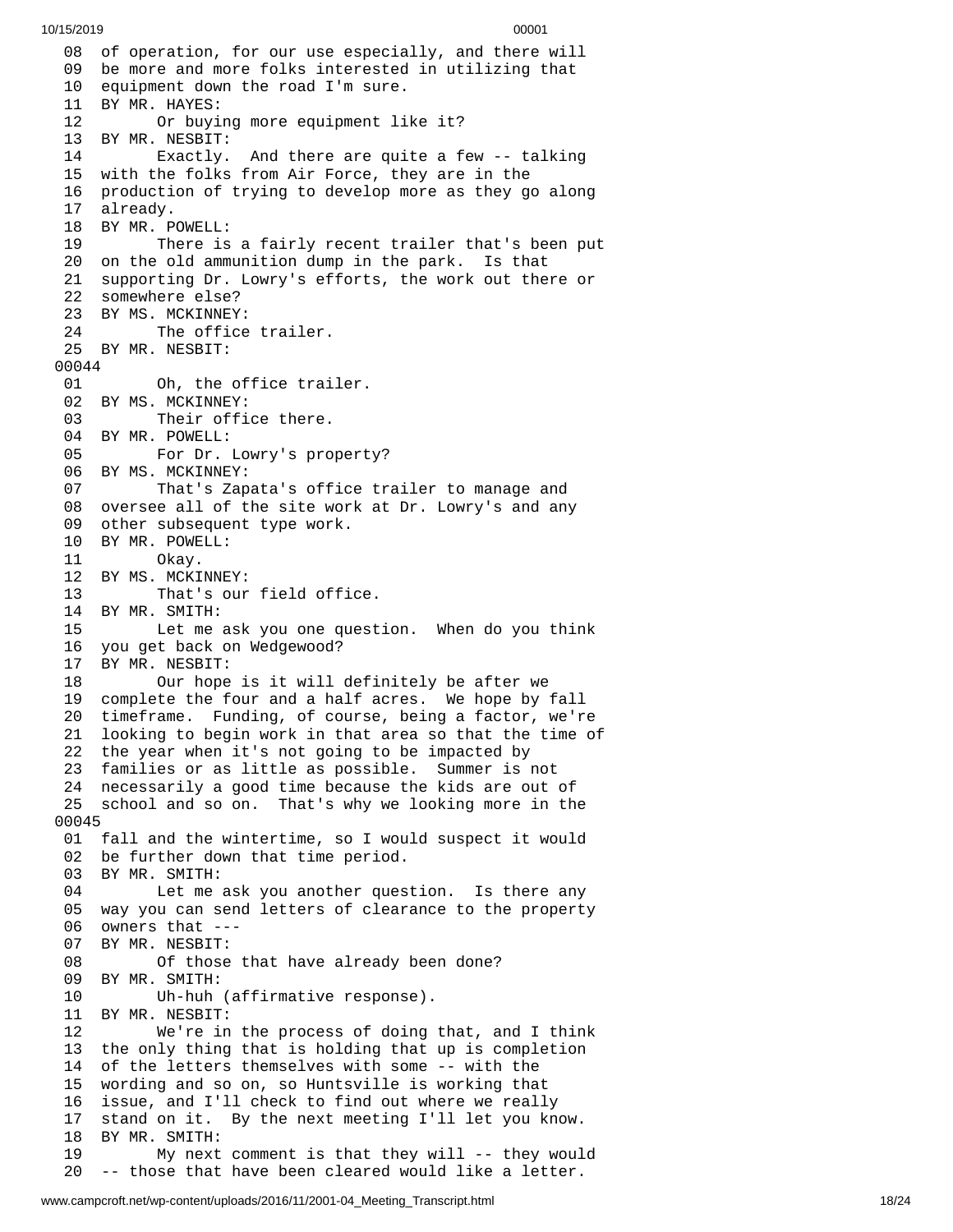21 BY MR. NESBIT: We know. W e'r e i n t h e p r o c e s s o f d o i n g t h a t. We'll -- we'll -- I'll get a status by the next meeting and let you know. BY MR. HAYES: Have there been some live munitions found out there? BY MR. NESBIT: Pardon me. BY MR. HAYES: Have there been some live munitions found on Wedgewood? BY MR. NESBIT: We haven't been back to Wedgewood since we le f t 10 last fall or last year. When was it? 11 BY MS. MCKINNEY: 12 They found a grenade last year. BY MR. NESBIT: Yeah, that's what --- BY MR. SMITH: Live grenades. BY MR. NESBIT: 18 Grenades and stuff, and along with some of 9 t h e - - - 20 BY MR. SMITH: 21 Practice grenades. BY MR. NESBIT: 23 Yeah, the practice grenades. BY MR. HAYES: Write them a letter. BY MR. NESBIT: Right. BY MR. OSBORNE: 04 How about the explosion a couple weeks ago? 05 BY MR. NESBIT: 06 The explosion a couple weeks ago? Oh, yes, sir. Do you want to talk about that? BY MR. ROSE: Oh, that was a -- apparently someone had found a 60 millimeter mortar across the road -- across Dairy Ridge from where our trailer is, and I guess down maybe a half a mile, the park people had come across it. We called Rick Renna from the Sheriff's Department, and he came out and handled it. BY MR. NESBIT: So there was --- BY MR. ROSE: It was a -- it was a -- it was an HE round. It was -- he used a perforator on it and it caused a high order denotation. 21 BY MR. OSBORNE:<br>22 Only one Only one item? BY MR. ROSE: As far as I know. BY MR. NESBIT: As far as we know. BY MR. OSBORNE: We were told four, weren't we? BY MR. LANCASTER: I'm the one that turned it in to them. I was the one that found it and gave it to the park people that came up here that had a meeting with them, and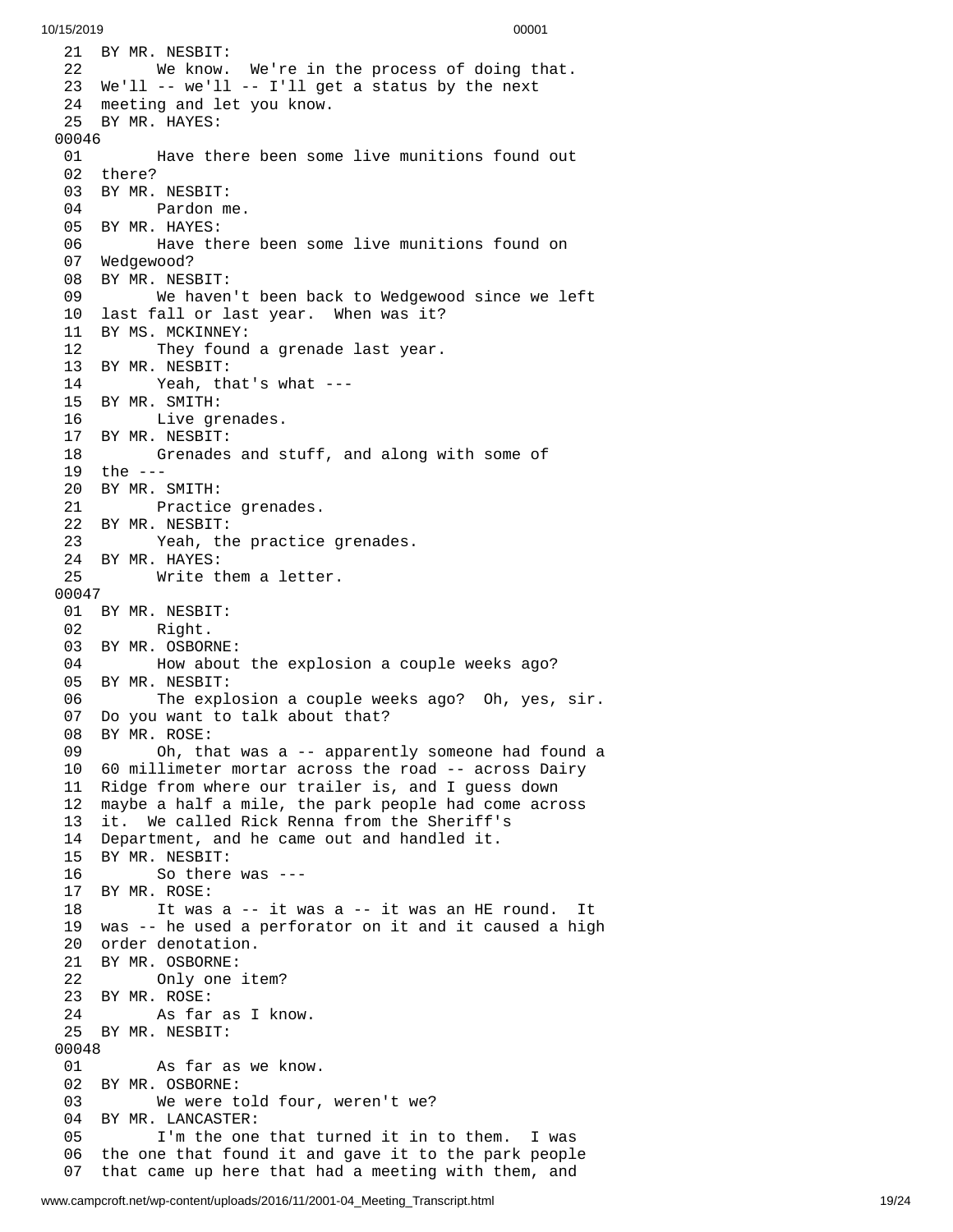08 I've got a question on that for the Corps, if I can. 09 What are you all intending to do with the 10 property on Henningston Road designated a time 11 earlier? 12 BY MR. NESBIT: 13 What are we intending to do with it? 14 BY MR. LANCASTER:<br>15 Yeah. Yeah. 16 BY MR. NESBIT: 17 I can't answer that. It's fenced in and 18 actually marked as an explosive area? 19 BY MR. LANCASTER: 20 Yeah. 21 BY MR. NESBIT: 22 And a highly explosive areas --- 23 BY MR. LANCASTER: 24 Yeah. 25 BY MR. NESBIT: 00049 01 And so on. Well, I can't answer that. I don't 02 know. 03 BY MR. LANCASTER:<br>04 0kay. The 04 Okay. The property that Dr. Lowry owns is tha t 05 property there. In the military records it's deeded a 06 black deed. 07 BY MR. OSBORNE: 08 Right. 09 BY MR. LANCASTE R: 10 It says in the military record that it's not 11 supposed to be used for further use. I got it out of 12 the Corps records. And why -- as far as I can't 13 understand why they're not cleaning that up over there 14 and they're cleaning the other up that wasn't never 15 supposed to be used. 16 Why is the Cor p s s p e n d i n g a l l t h i s m o n e y o n t h a t 17 when the military had it fenced and wasn't never 18 supposed to use it and now you're cleaning it up and 1 9 spending all this money, and you're leaving the State 20 Park and it's not being cleaned. This is the 21 military's doing, not mine. I just want to know what 22 anchored this. 23 BY MR. GEORGE MULLINAX: 24 Gerry, is that the State Park property? 25 BY MR. PERRY: 00050 01 No. 02 BY MR. LANCASTER: 03 It's still the same. 04 BY MR. POWELL: 05 I know, but that's not the State Park property. 06 BY MR. LANCASTER: 07 Well, that wasn't never supposed to be used for 08 surface use it states in the government deed. 09 BY MR. OSBORNE: 10 That's right. 11 BY MR. NESBIT: 12 Let me -- let me address it this way. Okay. 13 State Park property --- 14 BY MR. LANCASTER: 15 I'm not talking about the State Park. I'm 16 talking about Dr. Lowry's. 17 BY MR. NESBIT: 18 Properties are cleared based upon the land use 19 respectfully. Okay. What they are intending for it 20 to be used for and what it's currently being used for.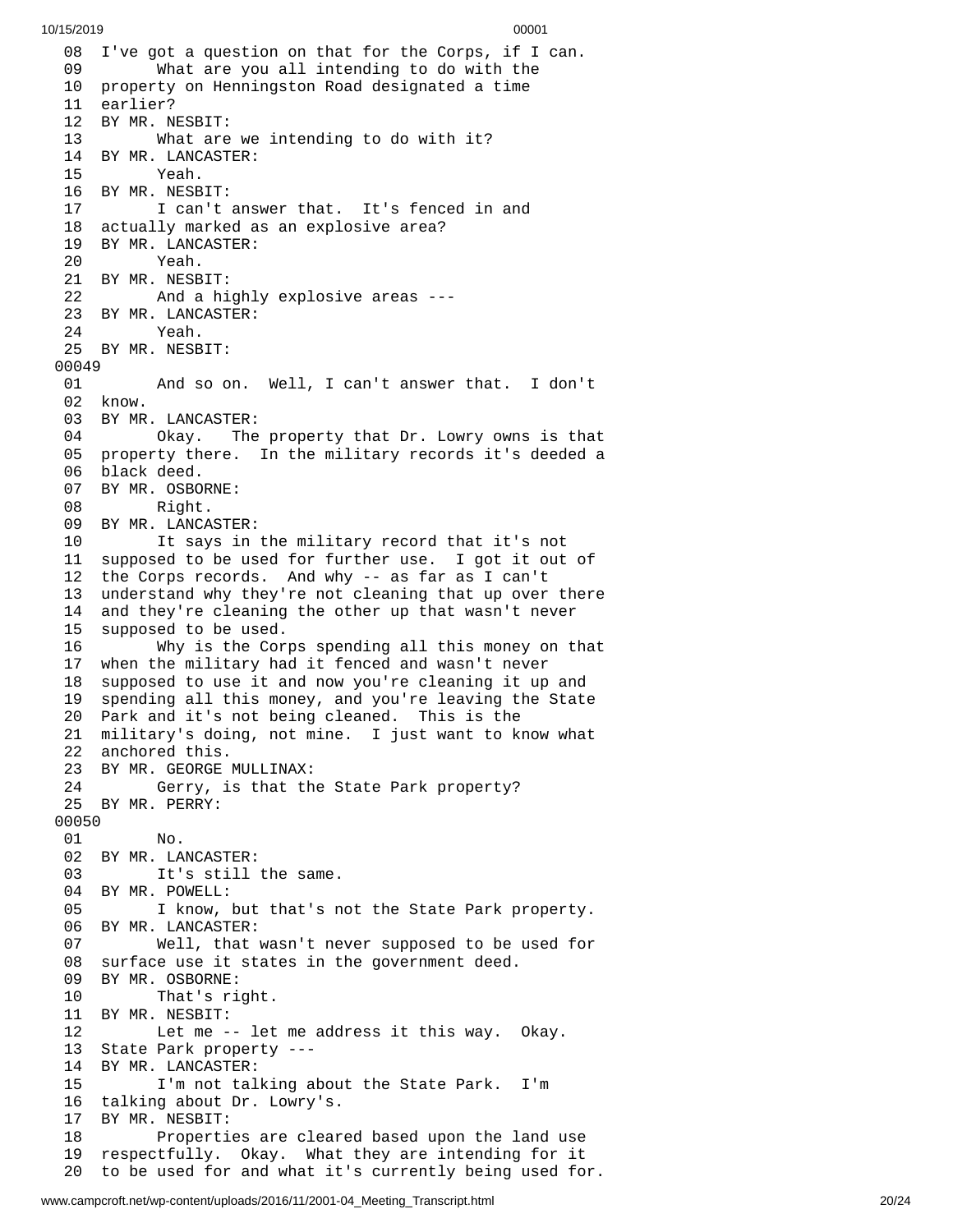21 Okay. 22 BY MR. LANCASTER: 23 It wasn't never supposed to be used. 24 BY MR. NESBIT: 25 Well, I can't deal with what never s u p p o s e d t o 00051 01 have been and what it is being used for. 02 BY MR. LANCASTER: 03 That's what I want to know where do I get my 04 answer to my question. 05 BY MR. NESBIT: 06 I can't answer you on that at all. 07 BY MR. LANCASTER: 08 Who do I get it from? The militar y ? 09 BY MR. OSBORNE: 10 Colonel? 11 BY MR. NESBIT: 12 That's the same issue really. We ---13 BY COLONEL HELD: 14 And it's a l e g a l q u e s t i o n. 15 BY MR. NESBIT: 16 Exactly. Probably --- 17 BY COLONEL HELD: 18 I guess, you know, I'm the person to ask; and so 19 if you'll put it in writing, I'll answer it. 20 BY MR. OSBORNE: 21 This gets better and better. 22 BY COLONEL HELD: 23 Well, you know, let me be very clear. I c a n't 24 sit here and speculate what you're even talking about 25 and neither can my lawyers. You have to clearly write 0 0 0 5 2 01 out for me what you want me to answer, and then I am 02 more than willing to do the research to answer that 03 question, but ---04 BY MR. LANCASTER: 05 All right. 06 BY COLONEL HELD: 07 We could be h e r e a l l n i g h t. 08 BY MR. LANCASTER: 09 Okay. 10 BY COLONEL HELD: 11 Because I can't speculate on what you want me to 1 2 a n s w e r. 13 BY MR. LANCASTER: 14 Okay. 15 BY COLONEL HELD: 16 But if you'll put it in a clear concise letter, 1 7 I'll be more than willing to do the research and have 18 my legal folks track down the answers for you, and 19 that's -- that's what I do for a living. I'm more 20 than willing to do that, but I just can't speculate on 21 what you want me to do tonight. It's not clear to me 22 what you're asking me, to be honest. 23 BY MR. LANCASTER: 24 Okay. I'll make it. 25 BY MR. JOHNSON: 00053 01 May I say something, please? 02 BY COLONEL HELD:<br>03 Yes. Yes. 04 BY MR. JOHNSON: 05 I would like for you all to understand some of 06 us just got off our jobs to come over here to hear 07 these meetings. Now it's not for anybody in this room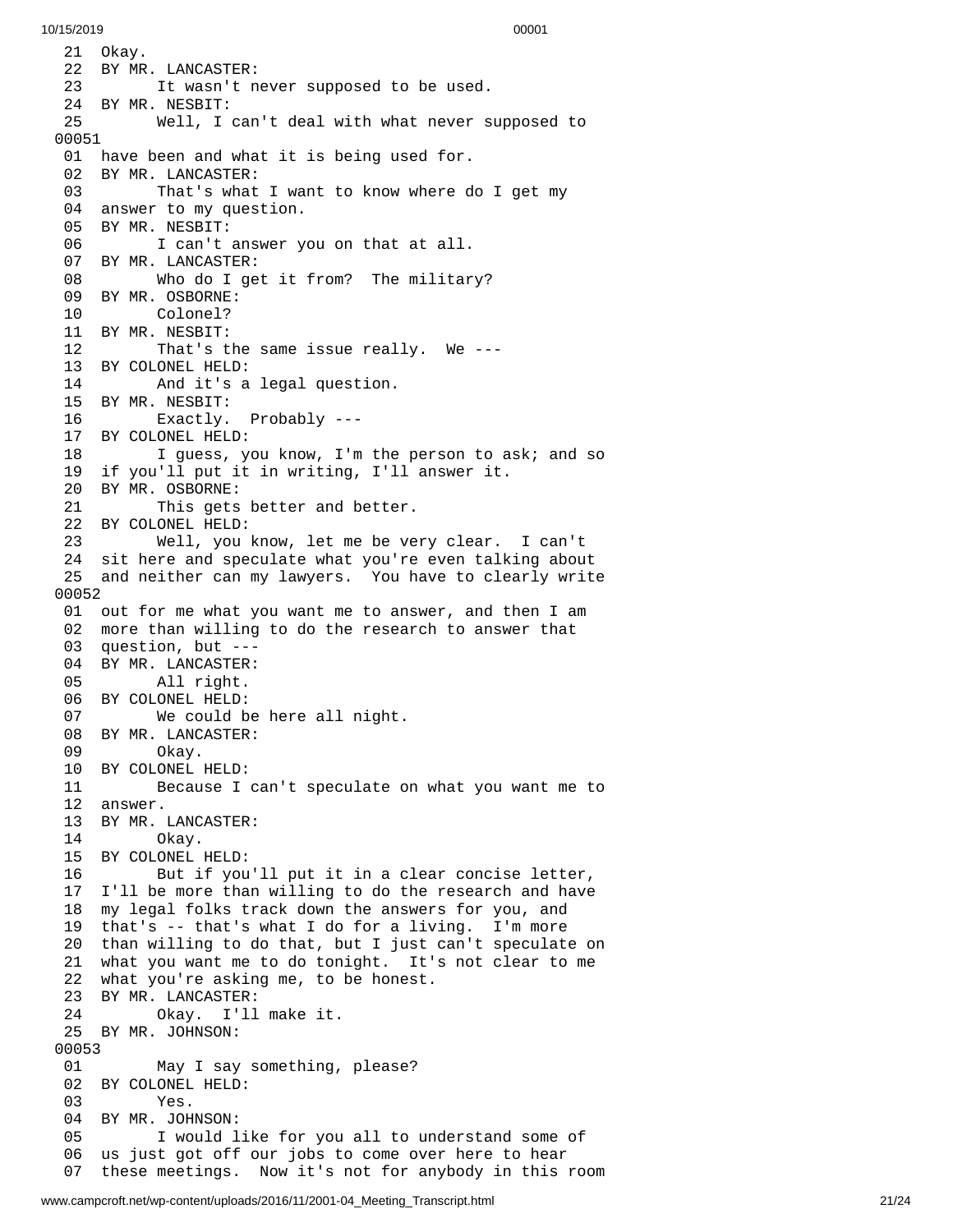08 here. I have lost more than anybody, and that's why I 09 come over here is because I'm concerned about somebody 10 else. I don't want something to happen to somebody 11 else what happened to us, and that's why we come over 12 here to hear what we need to hear, not only I lost 1 3 some, I found five bombs in my house, and so that's 14 why we come over here to know what's going on. I have 15 worked all over that place down there. Not one inch 16 of that place, I guess, that I have never been on, and 17 I know there's bombs all over that place down there. 18 BY MR. LANCASTER: 19 What I am -- what I want understood I'm not 20 trying to chop nobody's head off or nothing like tha t. 21 BY MR. JOHNSON: 22 No. 23 BY MR. LANCASTER:<br>24 I just want I just want a simple answer how. I know the 25 military is not responsible. I'm not trying to blame 0 0 0 5 4 01 nobody or something, but SC DHEC puts a landfill in 0 2 the middle of a artillery field and I don't see how 0 3 that could be done, but it's done and it's done 0 4 already in place, and now this stuff in the State Park 05 there is what I'm concerned about. 06 Based on that ordnance there and they've got 07 horse trails there and people riding and kids and 08 things could not stay on them. I'm on Dairy Ridge 09 Road and I seen two come across the road in it. 10 Anybody in here knows if one of them horseshoes h i t s 11 one of them 60 millimeter mortars, something is going 12 to happen, and it's just a matter of time. Everybody 13 is telling me nobody has never been hurt. There have 14 been people killed in that camp. 15 BY MR. JOHNSON: 16 Yes, sir, they have. 17 BY MR. LANCASTER: 18 I know your people. A lot of things has 19 happened, and I'm not -- I mean, that's the way I'm 20 concerned about is just that, and I'll put that in 21 writing and I'll have it then. I'll mail it to you. 22 That's the only thing I want to know. 23 BY MR. OSBORNE: 24 Can I ask one more question real fast? You sa i d 25 you had a committee on changing the By-Laws and going 0 0 0 5 5 01 to something else. Who were the committee? 02 BY MR. SMITH: 03 Bob Pow e l l , G e r r y P e r r y. 04 BY MR. OSBORNE: 05 Gerry who? 06 BY MR. SMITH: 07 Perry. 08 BY MR. OSBORNE: 09 Okay. And you? 10 BY MR. SMITH: 11 Sanford Smith and myself , C l a r y S m i t h. 12 BY MR. OSBORNE: 13 Okay. Now has this, the meeting that y o u g u y s 14 had, has all this information been sent to the other 1 5 members of the Board? 16 BY MR. SMITH: 17 It has not. She will be handing it to them next 18 week. 19 BY MR. OSBORNE: 20 No, I said has this been contacted other Board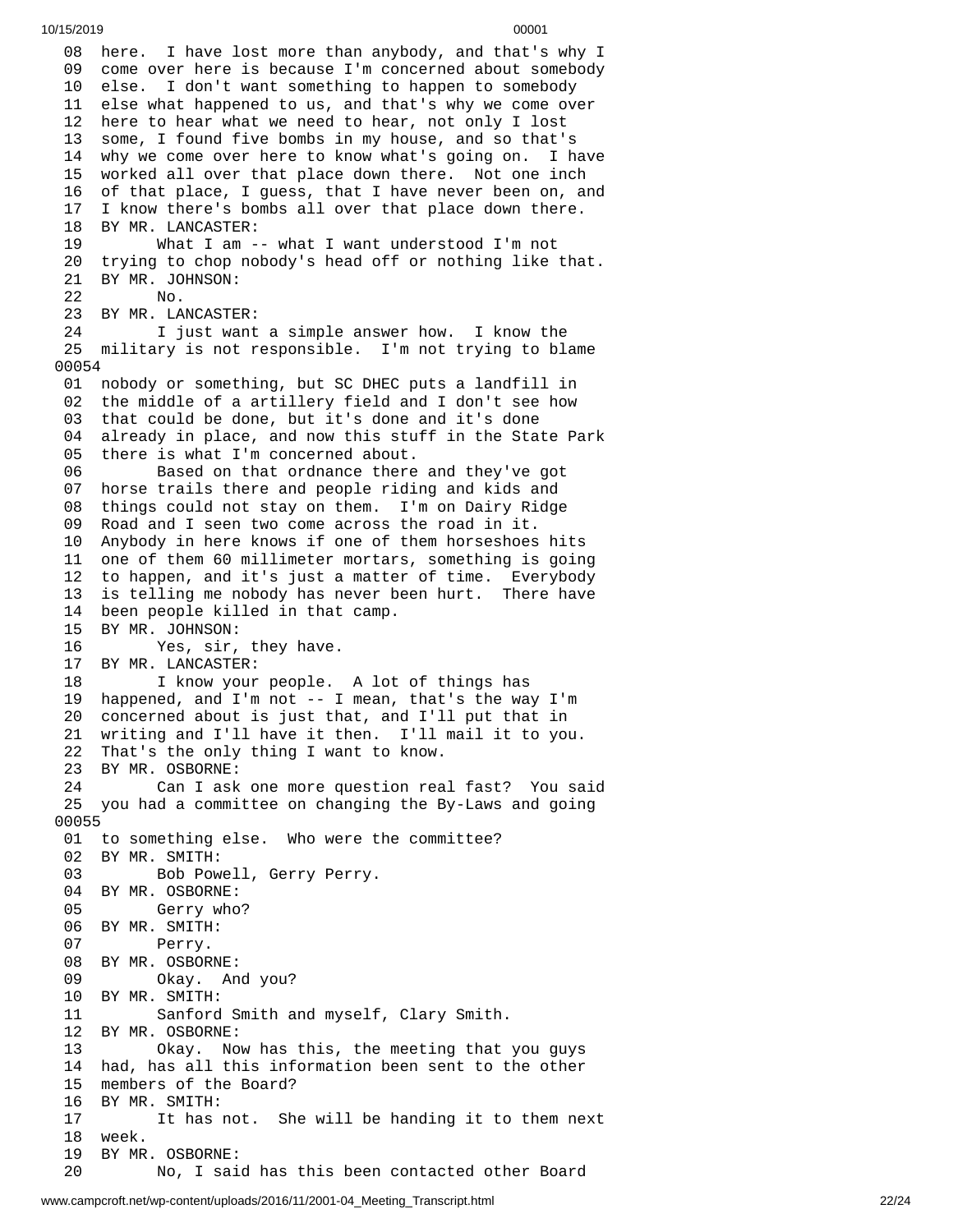21 members and talked to already? 22 BY MR. SMITH: No. BY MR. OSBORN E: Well, I'm w o n d e r i n g h o w y o u'v e t a k e n a v o t e o n 0 0 5 6 01 something that they don't even know what they're 02 voting on. BY MR. SMI T H: Well, t h e y t o o k u s a t o u r w o r d , I g u e s s , H a r o l d. They trust us. How about that? BY MR. OSBORNE: It sounds like it's a deal that you're getting rid of the By-Laws so you can do what you darn well please. BY MR. DAVID MULLINAX: Mr. Osborne, have you got a question that you want addressed? BY MR. OSBORNE: Could I get a -- no, could I get a -- could I get a copy of these changes, please? BY MR. DAVID MULLINAX: Mr. Chairman, I believe Mr. Osborne is out of order. BY MS. MCKINNEY: When the By-Laws are approved. BY MR. SMITH: You won't get a copy of them until they arrive. BY MR. GEORGE MULLINAX: They're not approved yet, Harold. They're in working order now. They'll be approved later. We'll 0 0 5 7 01 -- the Board will approve them once we receive them 02 and read them and make changes. BY MR. OSBORNE: 04 That's not what you said awhile ago. You said 05 you ---06 BY MR. GEORGE MULLINAX: Yes. No. BY MR. OSBORNE: 09 You voted to approve them already. BY MR. GEORGE MULLINAX: No. BY MR. SMITH: No, to change them. BY MR. GEORGE MULLINAX: 15 To change them, not approve them. We said to be 16 changed and we'll get them and review them and make 7 changes to them. 18 Harold, man, you're tearing me up. Now that's 19 all I do -- we need to take you outside like the old 20 Army did. 21 BY MR. SMITH: Amen. BY MR. OSBORN E: Are you t h r e a t e n i n g m e ? 25 BY MR. GEORGE MULLINAX: No, I'm not threa t e n i n g y o u. BY MR. OSBORNE: Put this on the record. BY MR. GEORGE MULLINAX: 05 We'll put it wherever you want to put it. BY MR. ROSE: 07 Real quick. Excuse me. If I could bring up the